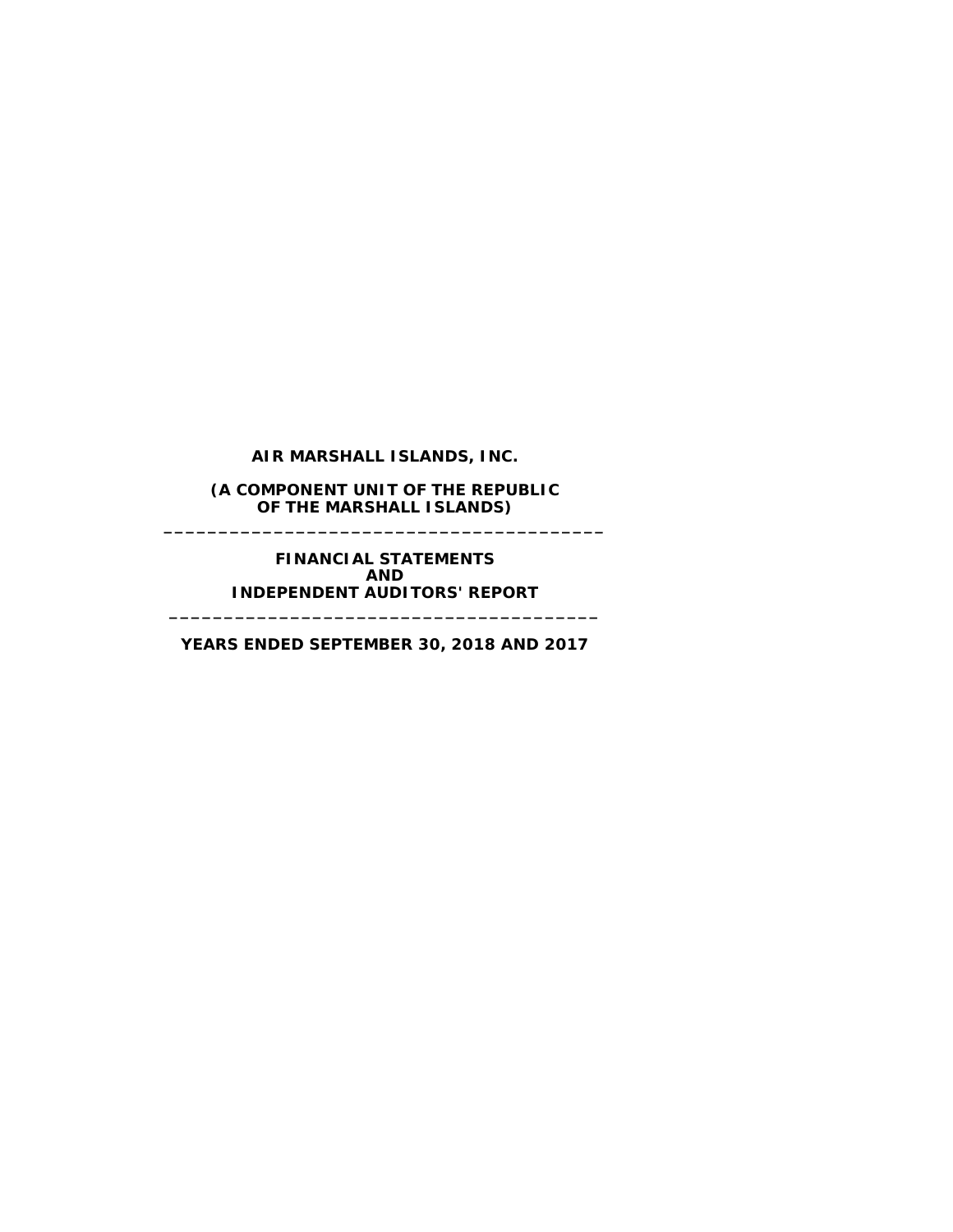Years Ended September 30, 2018 and 2017 Table of Contents

|     |                                                                                                                                                                                            | Page No. |
|-----|--------------------------------------------------------------------------------------------------------------------------------------------------------------------------------------------|----------|
| L.  | INDEPENDENT AUDITORS' REPORT                                                                                                                                                               | 1        |
| П.  | MANAGEMENT'S DISCUSSION AND ANALYSIS                                                                                                                                                       | 3        |
| HL. | FINANCIAL STATFMENTS:                                                                                                                                                                      |          |
|     | Statements of Net Position                                                                                                                                                                 | 12       |
|     | Statements of Revenues, Expenses and Changes in Net Position                                                                                                                               | 13       |
|     | Statements of Cash Flows                                                                                                                                                                   | 14       |
|     | Notes to Financial Statements                                                                                                                                                              | 15       |
| IV. | INDEPENDENT AUDITORS' REPORT ON COMPLIANCE WITH<br><b>LAWS AND REGULATIONS</b>                                                                                                             |          |
|     | Independent Auditors' Report on Internal Control Over Financial<br>Reporting and on Compliance and Other Matters Based on an<br>Audit of Financial Statements Performed in Accordance With |          |
|     | Government Auditing Standards                                                                                                                                                              | 25       |
|     | Schedule of Findings and Responses                                                                                                                                                         | 27       |
|     | Unresolved Prior Year Findings                                                                                                                                                             | 28       |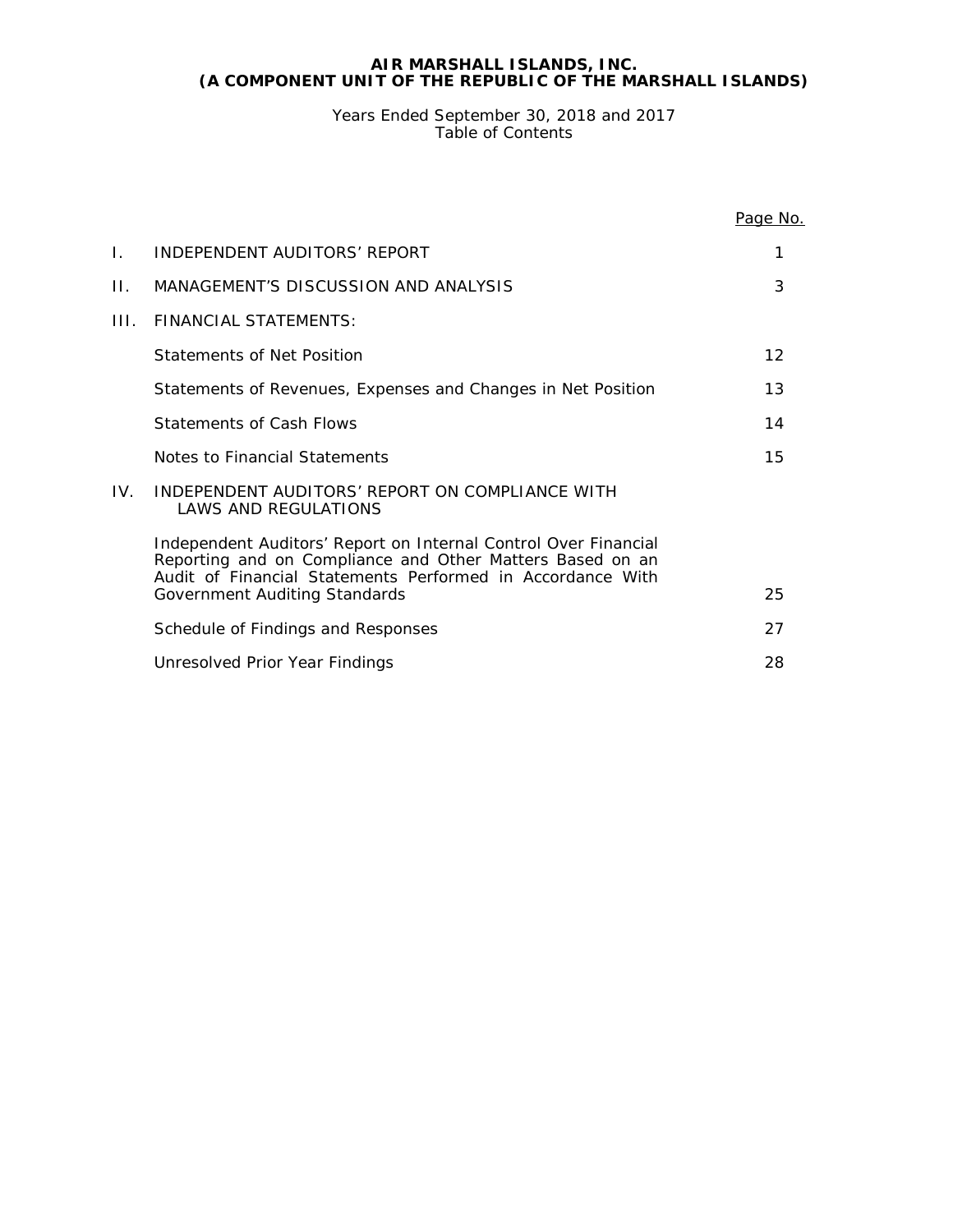# **Deloitte.**

Deloitte & Touche LLP 361 South Marine Corps Drive Tamuning, GU 96913-3973 USA

Tel: +1 (671) 646-3884 Fax: +1 (671) 649-4265

www.deloitte.com

# **INDEPENDENT AUDITORS' REPORT**

Board of Directors Air Marshall Islands, Inc.:

# **Report on the Financial Statements**

We have audited the accompanying financial statements of Air Marshall Islands, Inc. (AMI), a component unit of the Republic of the Marshall Islands, which comprises the statements of net position as of September 30, 2018 and 2017, and the related statements of revenues, expenses and changes in net position and of cash flows for the years then ended, and the related notes to the financial statements.

# *Management's Responsibility for the Financial Statements*

Management is responsible for the preparation and fair presentation of these financial statements in accordance with accounting principles generally accepted in the United States of America; this includes the design, implementation, and maintenance of internal control relevant to the preparation and fair presentation of financial statements that are free from material misstatement, whether due to fraud or error.

#### *Auditors' Responsibility*

Our responsibility is to express an opinion on these financial statements based on our audits. We conducted our audits in accordance with auditing standards generally accepted in the United States of America and the standards applicable to financial audits contained in *Government Auditing Standards*, issued by the Comptroller General of the United States. Those standards require that we plan and perform the audit to obtain reasonable assurance about whether the financial statements are free from material misstatement.

An audit involves performing procedures to obtain audit evidence about the amounts and disclosures in the financial statements. The procedures selected depend on the auditor's judgment, including the assessment of the risks of material misstatement of the financial statements, whether due to fraud or error. In making those risk assessments, the auditor considers internal control relevant to the entity's preparation and fair presentation of the financial statements in order to design audit procedures that are appropriate in the circumstances, but not for the purpose of expressing an opinion on the effectiveness of the entity's internal control. Accordingly, we express no such opinion. An audit also includes evaluating the appropriateness of accounting policies used and the reasonableness of significant accounting estimates made by management, as well as evaluating the overall presentation of the financial statements.

We believe that the audit evidence we have obtained is sufficient and appropriate to provide a basis for our audit opinion.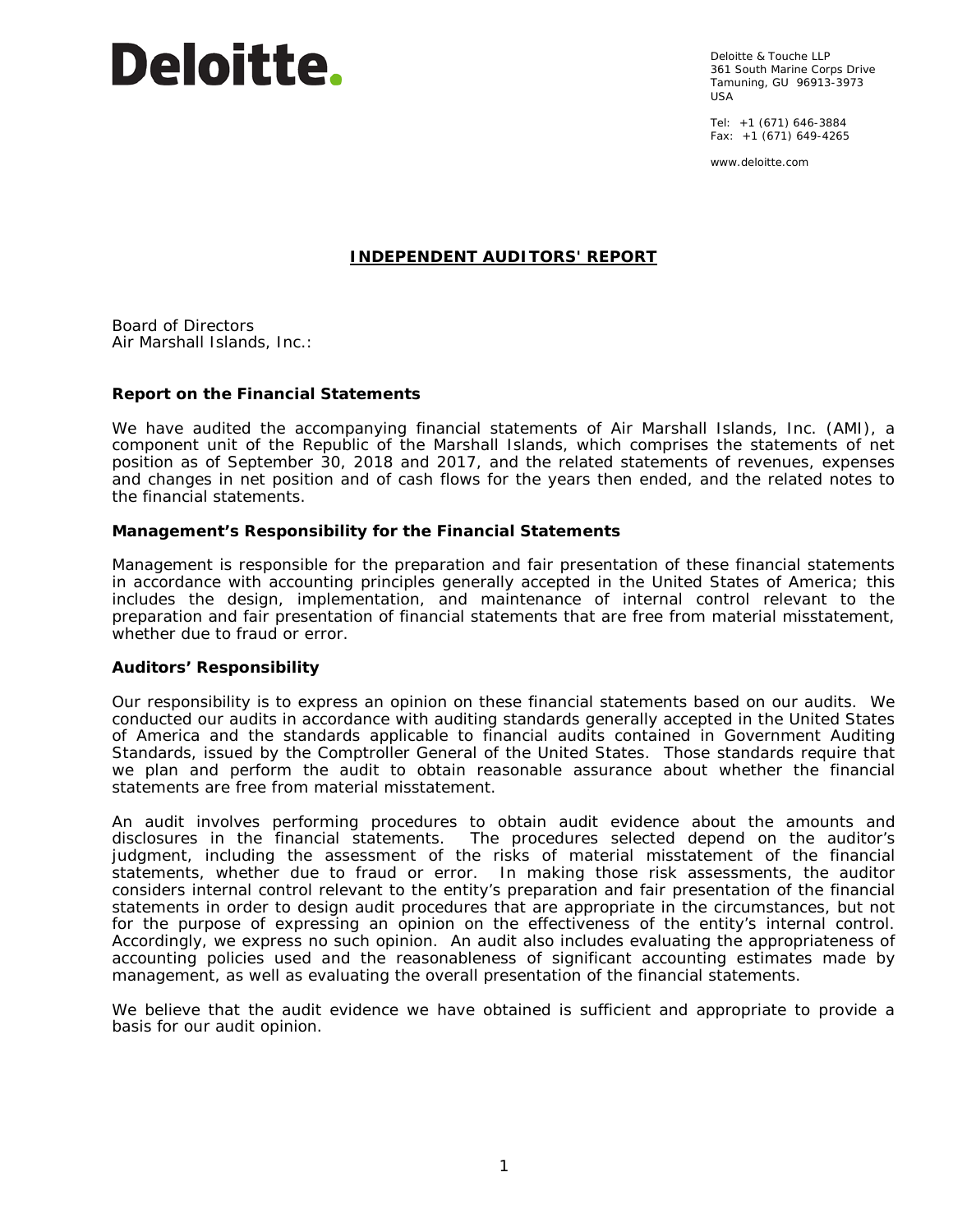# Deloitte.

# *Opinion*

In our opinion, the financial statements referred to above present fairly, in all material respects, the financial position of Air Marshall Islands, Inc. as of September 30, 2018 and 2017, and the results of its operations and its cash flows for the years then ended in accordance with accounting principles generally accepted in the United States of America.

# *Other Matters*

# *Required Supplementary Information*

Accounting principles generally accepted in the United States of America require that the management's discussion and analysis on pages 3 to 11 be presented to supplement the financial statements. Such information, although not a part of the financial statements, is required by the Governmental Accounting Standards Board who considers it to be an essential part of financial reporting for placing the financial statements in an appropriate operational, economic, or historical context. We have applied certain limited procedures to the required supplementary information in accordance with auditing standards generally accepted in the United States of America, which consisted of inquiries of management about the methods of preparing the information and comparing the information for consistency with management's responses to our inquiries, the financial statements, and other knowledge we obtained during our audit of the financial statements. We do not express an opinion or provide any assurance on the information because the limited procedures do not provide us with sufficient evidence to express an opinion or provide any assurance.

# **Other Reporting Required by** *Government Auditing Standards*

In accordance with *Government Auditing Standards*, we have also issued our report dated May 30, 2019, on our consideration of AMI's internal control over financial reporting and on our tests of its compliance with certain provisions of laws, regulations, contracts, and grant agreements and other matters. The purpose of that report is solely to describe the scope of our testing of internal control over financial reporting and compliance and the results of that testing, and not to provide an opinion on the effectiveness of AMI's internal control over financing reporting or on compliance. That report is an integral part of an audit performed in accordance with *Government Auditing Standards* in considering AMI's internal control over financial reporting and compliance.

loite Nachell

May 30, 2019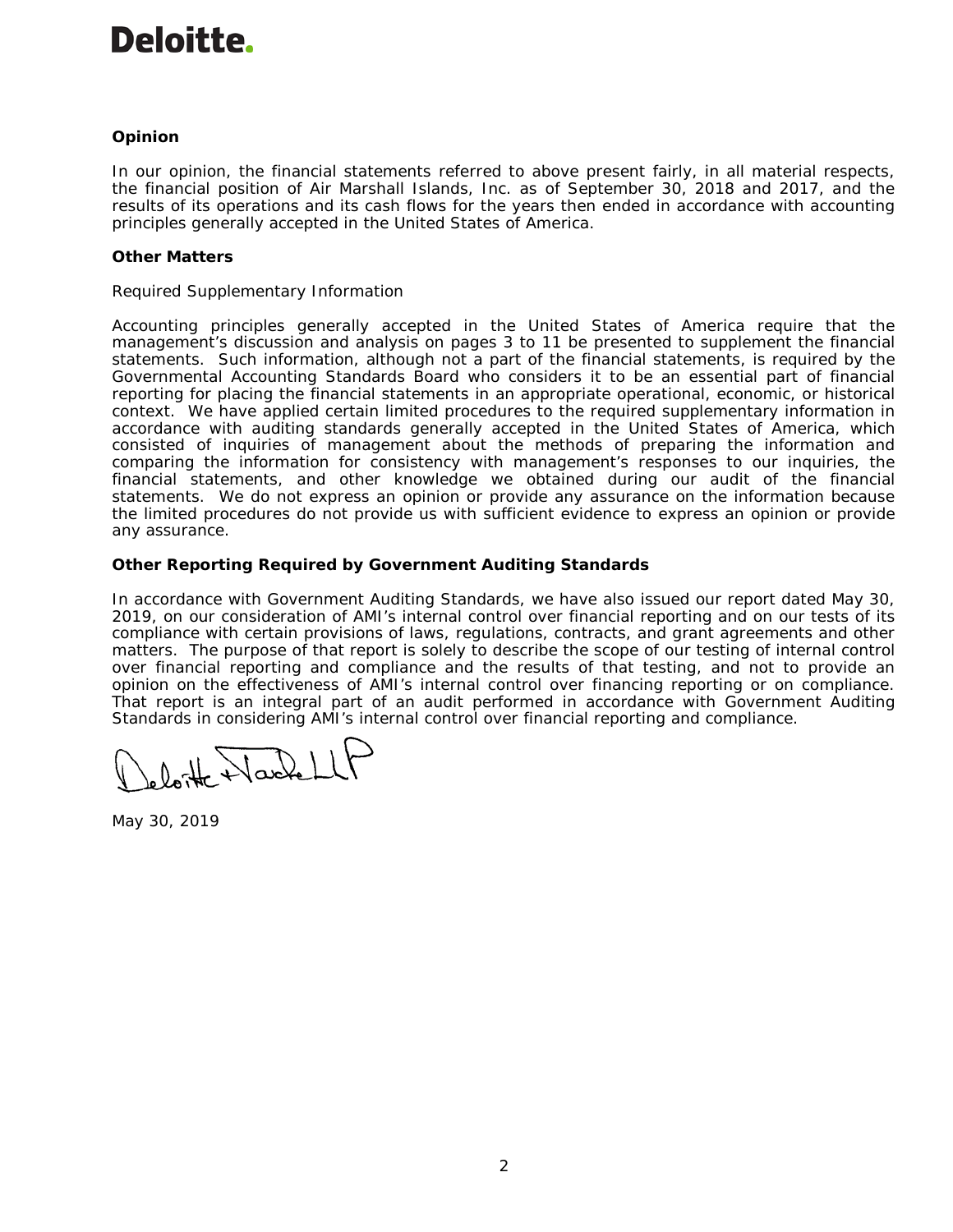Management's Discussion and Analysis Years Ended September 30, 2018 and 2017

# **ABOUT AIR MARSHALL ISLANDS**

Air Marshall Islands, Inc. (AMI) is the national airline and flag carrier of the Republic of the Marshall Islands. AMI's market consists of 24 Outer Island communities scattered over almost 700,000 square miles of the Pacific Ocean. The airline fulfils an essential role in the transportation infrastructure for the Nation. AMI currently operates a fleet of two Dornier 228 aircraft and a Dash 8 aircraft with a workforce of 75 employees and 24 Outer Island agents.

#### **MISSION STATEMENT**

- $\triangleright$  Provide domestic air services that are safe, reliable and commercially viable for the benefit of the travelling public and in support of industries such as tourism, that rely on air service for their success;
- $\triangleright$  Support growth of in-bound travel and export by carrying out activities in support of these objectives, including the provision of commercially viable regional services; and
- $\triangleright$  Provide medical evacuation, humanitarian relief, search & rescue and related services when required.

#### **STRATEGY**

- $\triangleright$  Excel in reliability of service domestically;
- $\triangleright$  Contribute to tourism growth flying with AMI part of tourism experience "Selling happiness";
- $\triangleright$  Considerable reduction in accumulated losses that would restrict reliance on state subsidy;
- $\triangleright$  Strong financial base to take on additional mission including providing commercially viable regional service for passenger & cargo; and
- $\triangleright$  Build to be a modern and efficient airline.

#### **KEY ACHIEVEMENTS IN 2018**

- $\triangleright$  The number of flights operated increased by 3%: there was an increase in aircraft operating hours of 4% compared to the prior year and Dash fleet operated 23% more hours compared to prior fiscal year;
- $\triangleright$  The departure/arrival of passenger numbers was recorded at 23,940 resulting in an increase of 27% as compared to 2017, thus, a huge improvement in reliability of service;
- Major C–Check for Dash 8 completed at a total cost of \$1.9 million with a clean bill of health for the next 5 years;
- Implementation of Accounting Program called Abila MIP Fund Accounting at a cost of \$0.03 million such greatly automated the paper work previously done and is US Generally Accepted Accounting Principles. The Program encompasses the Accounts Receivable, Accounts Payable, General Ledger and Payroll Modules;
- AMI has planned programs for ongoing training of young Marshallese to become professional pilots and engineers in order to prepare the next generation for the nation's air transportation requirements. Pilot students currently in Fiji and United States are expected to arrive back on the Island end of January 2019; and
- $\triangleright$  FAA Flight Dispatcher training has been completed up to 80%.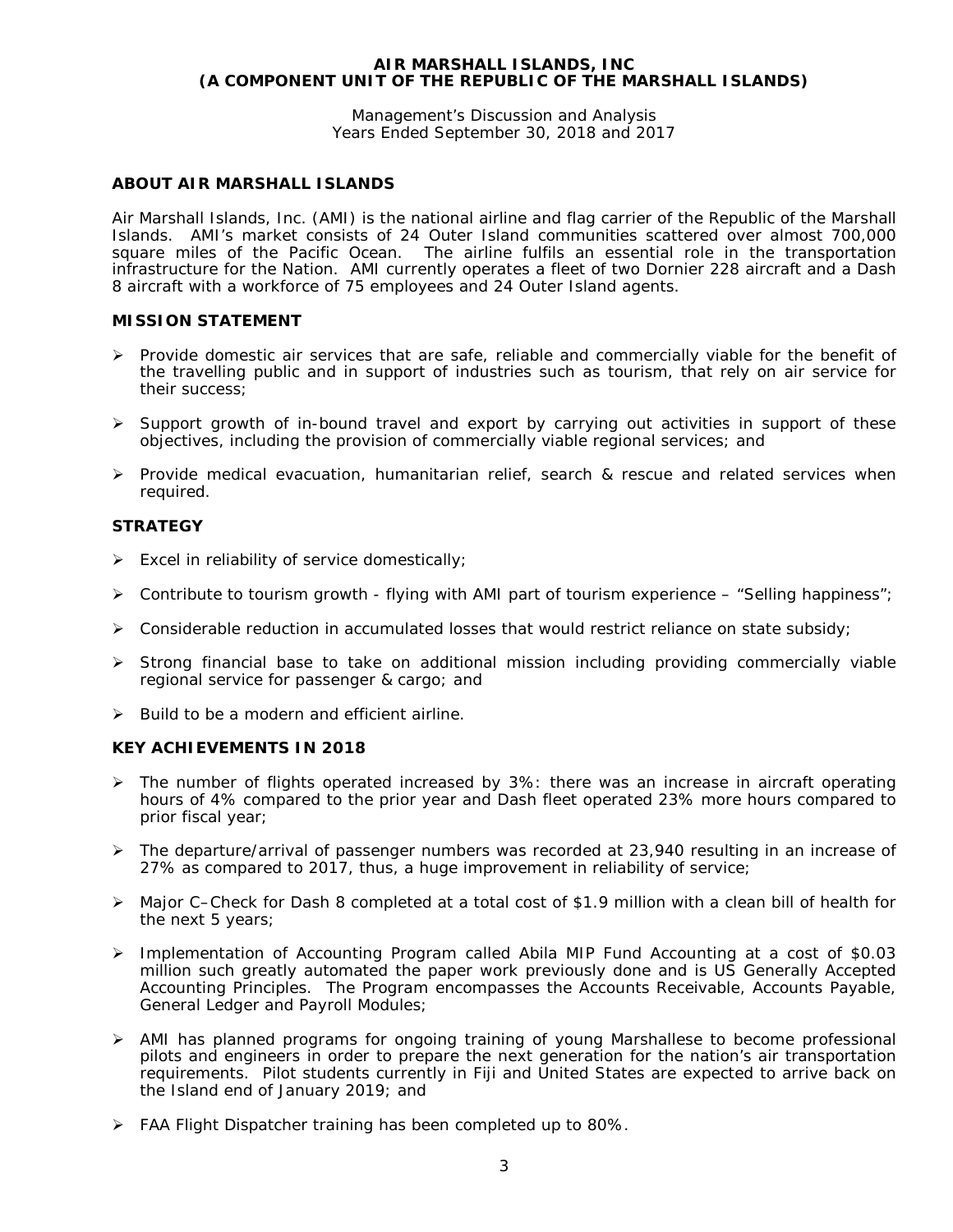Management's Discussion and Analysis Years Ended September 30, 2018 and 2017

#### **OVERVIEW**

Presented herewith is AMI's annual discussion and analysis (MD&A) of the company's financial performance for the financial year ended  $30<sup>th</sup>$  September 2018, to be read along with our financial statements and the accompanying notes to the financial statements in this report.

#### **FINANCIAL SUMMARY**

For the year ended September 30, 2018, AMI obtained a net surplus of \$753k. The change was primarily due to the RepMar subsidy of \$1.42 million. Out of the total funding received from RepMar, \$1.29 million was used in capital expenses (investment and repairs/overhauls of aircraft parts) and Community Service Obligations. The balance of \$0.13 million was directly paid by Ministry of Finance to MIDB for loan outstanding from 2013.

Operating loss increased from \$0.16 million in 2017 to \$0.57 million in 2018, which was the result of an increase in repair and depreciation expenses from \$1.16 million in 2017 to \$1.33 million in 2018 due to an ageing fleet. The Dash 8 aircraft was grounded effective July 2018 for a major C– Check and completed at a total cost of \$1.9 million. AMI has invested heavily in parts repairs and overhauls as a business strategy to reduce AOG and increase the reliability of service in the future. The total operating expenses increased from \$4.56 million in 2017 to \$4.93 million in 2018.

The Company continues to face operational difficulties and challenges due to AOG of the Dornier and Dash 8 as a result of poor conditions of the Outer Island airports and the severely corrosive maritime environment leading to disruption of the flight schedules.

Net surplus caused the total assets to exceed total liabilities by \$6.58 million in 2018.

Capacity growth in passenger numbers of 27% compared to 2017, the increase was driven by an improvement in reliability of service.

# **FINANCIAL ANALYSIS OF AMI**

The table below provides a summary of AMI's net financial position, indicating that total assets increased while total liabilities decreased in 2018 over 2017 & 2016.

|                                  | 2018            | 2017        | 2016        |
|----------------------------------|-----------------|-------------|-------------|
| Assets:                          |                 |             |             |
| Current and other assets         | 3,404,570<br>\$ | \$2,886,920 | \$1,525,161 |
| Capital assets                   | 8,455,538       | 8,355,553   | 8,609,351   |
| <b>Total Assets</b>              | 11,860,108      | 11,242,473  | 10,134,512  |
| Liabilities:                     |                 |             |             |
| Current and other liabilities    | 2,168,883       | 2,304,502   | 3,461,246   |
| Long-term liabilities            | 3,116,890       | 3,116,890   | 3,495,358   |
| <b>Total Liabilities</b>         | 5,285,773       | 5,421,392   | 6,956,604   |
| Net Position:                    |                 |             |             |
| Net investment in capital assets | 8,455,538       | 8,355,553   | 8,609,351   |
| Unrestricted                     | (1,881,203)     | (2,534,472) | (5,431,443) |
| <b>Total Net Position</b>        | \$6,574,335     | \$5.821.081 | \$3,177,908 |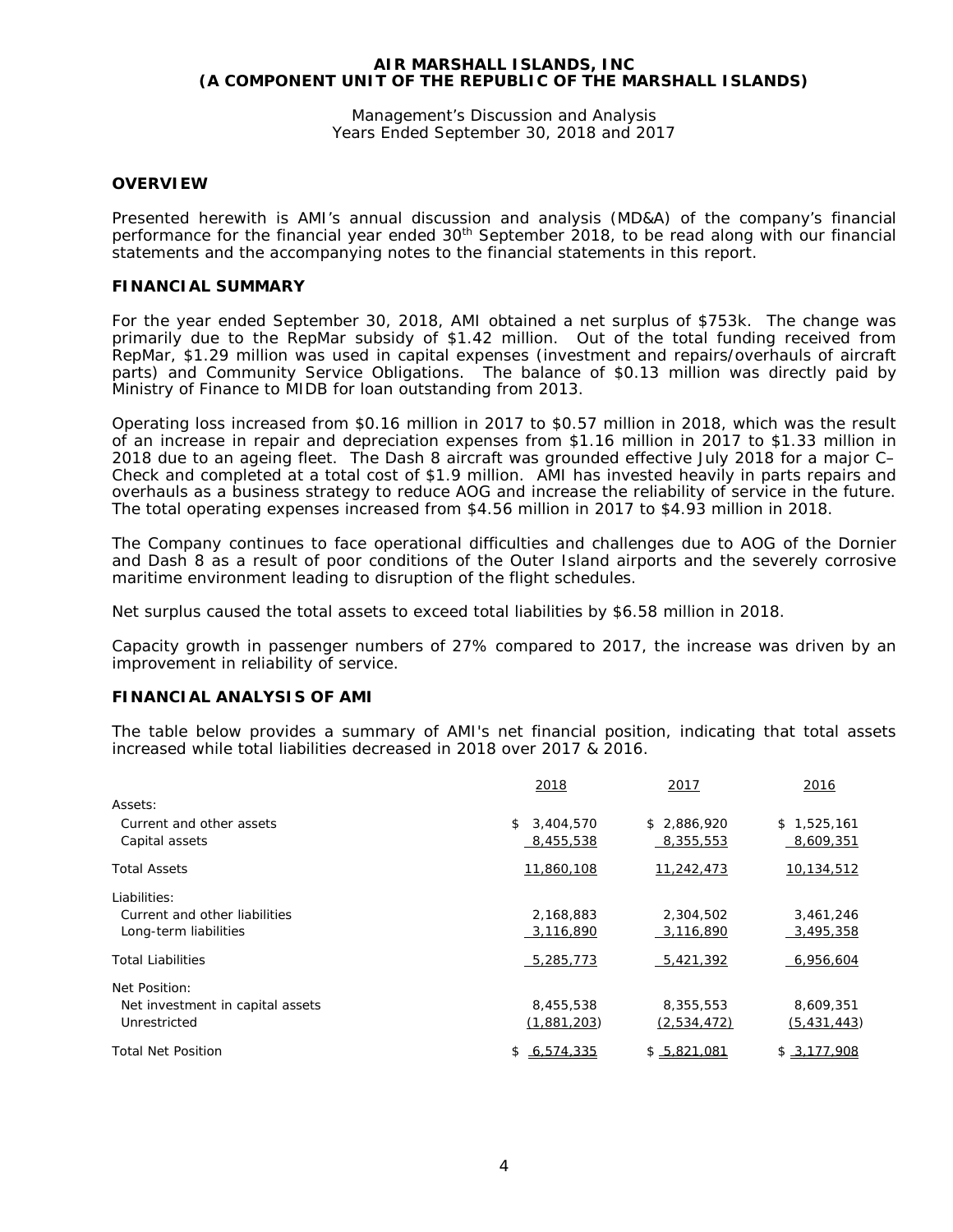Management's Discussion and Analysis Years Ended September 30, 2018 and 2017

The trend in total net positions indicate that the company is moving in the right direction as it's accumulated losses are decreasing and the assets are greater than the liabilities. This has been made possible by continued government support, decrease in aircraft downtimes and increase in reliability of service which has led to an increase in passenger numbers.

The trend in passenger numbers from 2015 to 2018, indicates a huge improvement *in delivery of essential public services to the Marshallese people and communities residing in the Outer Islands*.



Presented herewith are AMI's Summary Statements of Revenues, Expenses and Changes in Net Position:

|                        | 2018        | 2017        | 2016        |
|------------------------|-------------|-------------|-------------|
| Revenues:              |             |             |             |
| Net operating revenues | \$4,355,702 | \$4,399,936 | \$4,105,437 |
| Non-operating revenues | 1,415,106   | 2,844,535   | 1,334,153   |
| Total revenues         | 5,770,808   | 7,244,471   | 5,439,590   |
| Expenses:              |             |             |             |
| Operating expenses     | 4,926,471   | 4,558,328   | 4,133,225   |
| Non-operating expenses | 91,083      | 42,970      | 98,495      |
| Total expenses         | 5,017,554   | 4,601,298   | 4,231,720   |
| Change in net position | 753,254     | \$2,643,173 | \$1,207,870 |

The above identifies the various revenue and expense items that contributed to AMI's change in net position.

The change in net position is an overview of the company's financial situation. If the net position goes up the situation is good and vice-versa.

Management's Discussion and Analysis for the year ended September 30, 2017 is set for in the report on the audit of AMI's financial statements dated April 30, 2018. That Discussion and Analysis explains the major factors impacting the FY 2017 financial statements and may be obtained from the contact information below.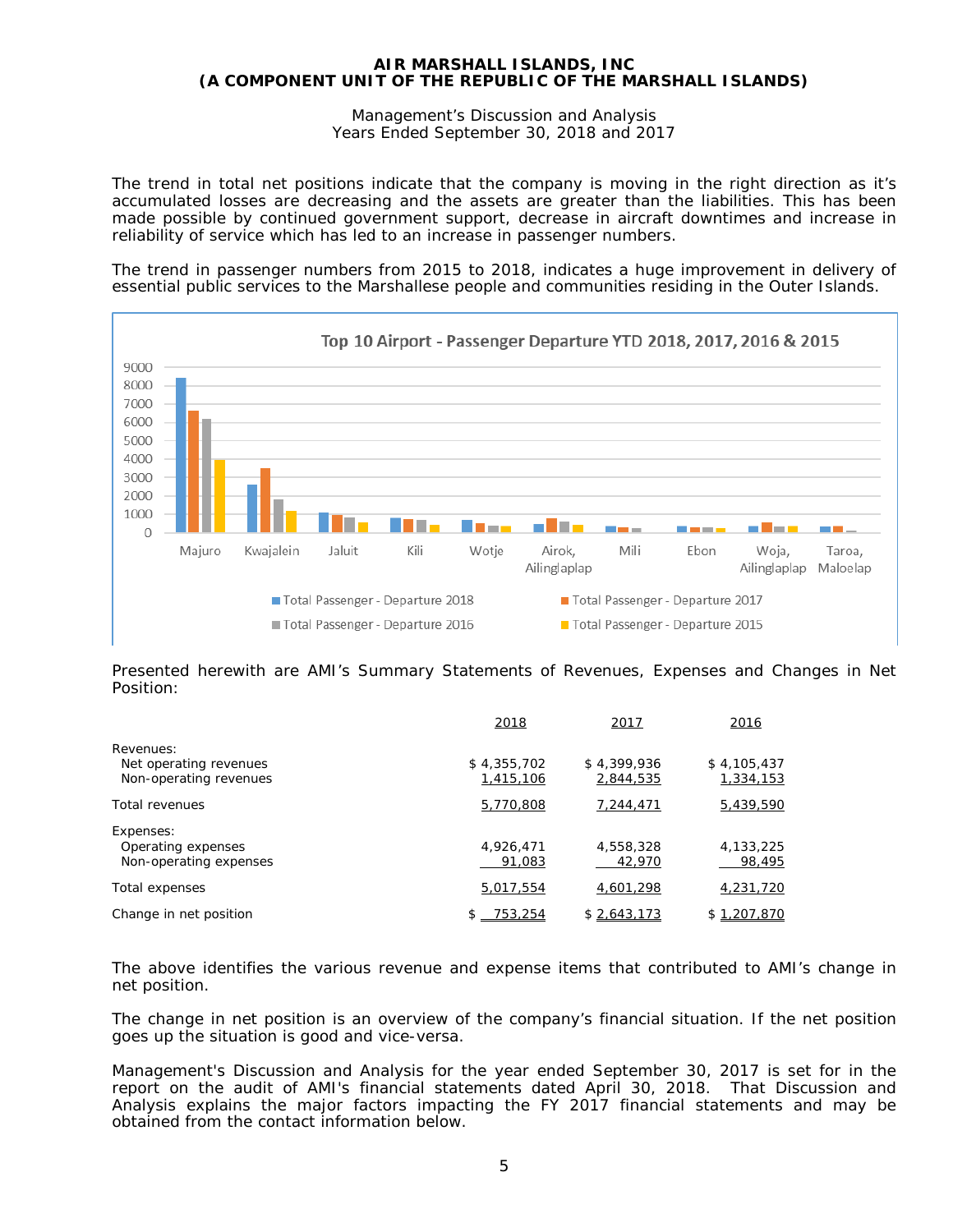Management's Discussion and Analysis Years Ended September 30, 2018 and 2017



The below graph shows the operating loss of AMI from 2013 through to 2018.

The graph below shows the main components of AMI's operating revenues from 2013 through to 2018.



AMI's total operating revenues as indicated above have been on an upward trend. Revenues from passengers or ticket sells is the largest source which continued to rise since 2013 due to increase in passenger travel.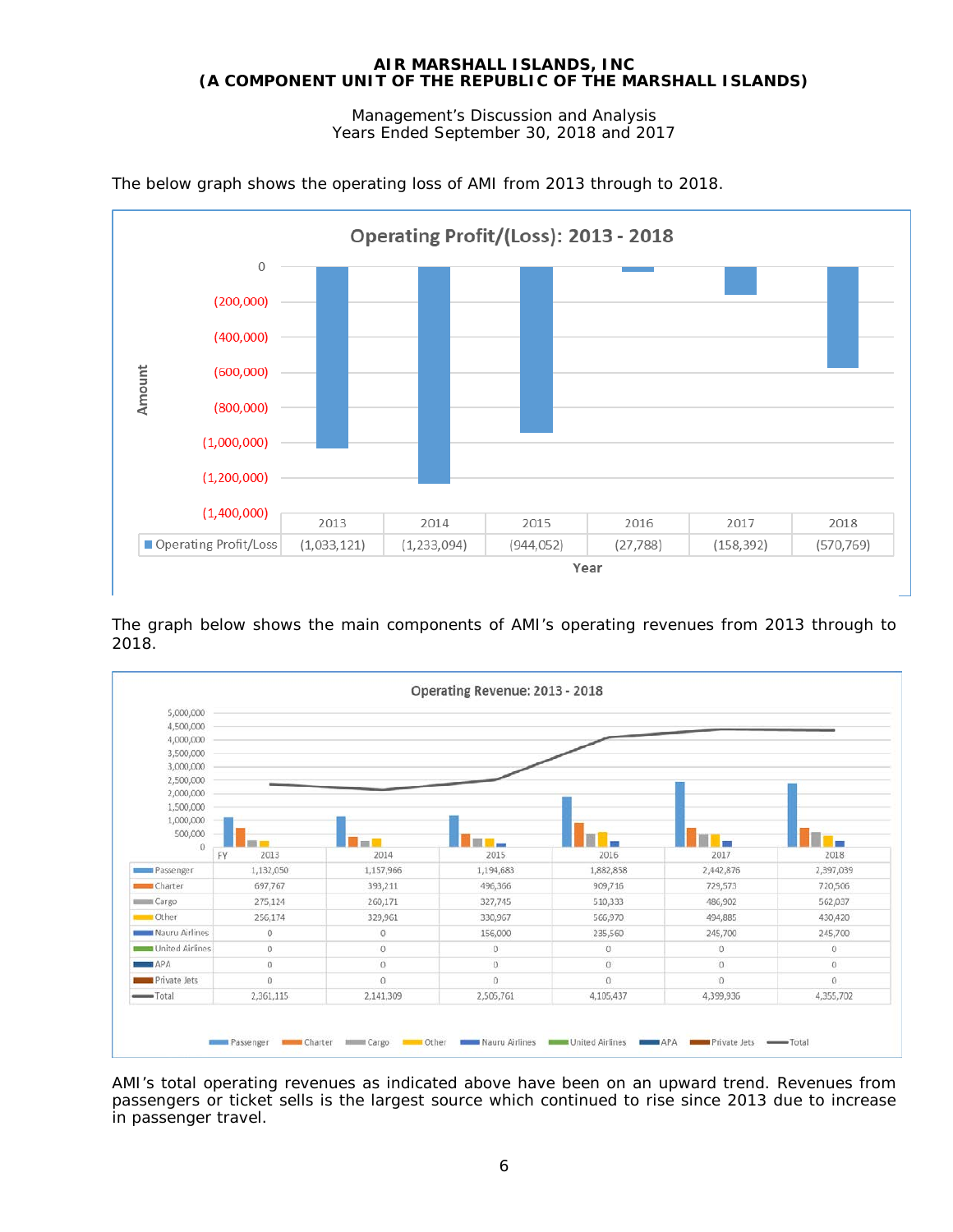Management's Discussion and Analysis Years Ended September 30, 2018 and 2017



Charter is the second largest that has decreased by 1% in 2018.

The above pie chart shows the distribution of each operating revenue source as a percentage of total operating revenues in which passenger was 55%, charter 17%, cargo/freight 13%, others 10%, and Nauru Airlines 6%.



The above diagram shows AMI's individual operating expenses with flight operation being the largest expense followed by depreciation and amortization, maintenance, general and administration, traffic and cargo and sales and promotion during the 2018 period.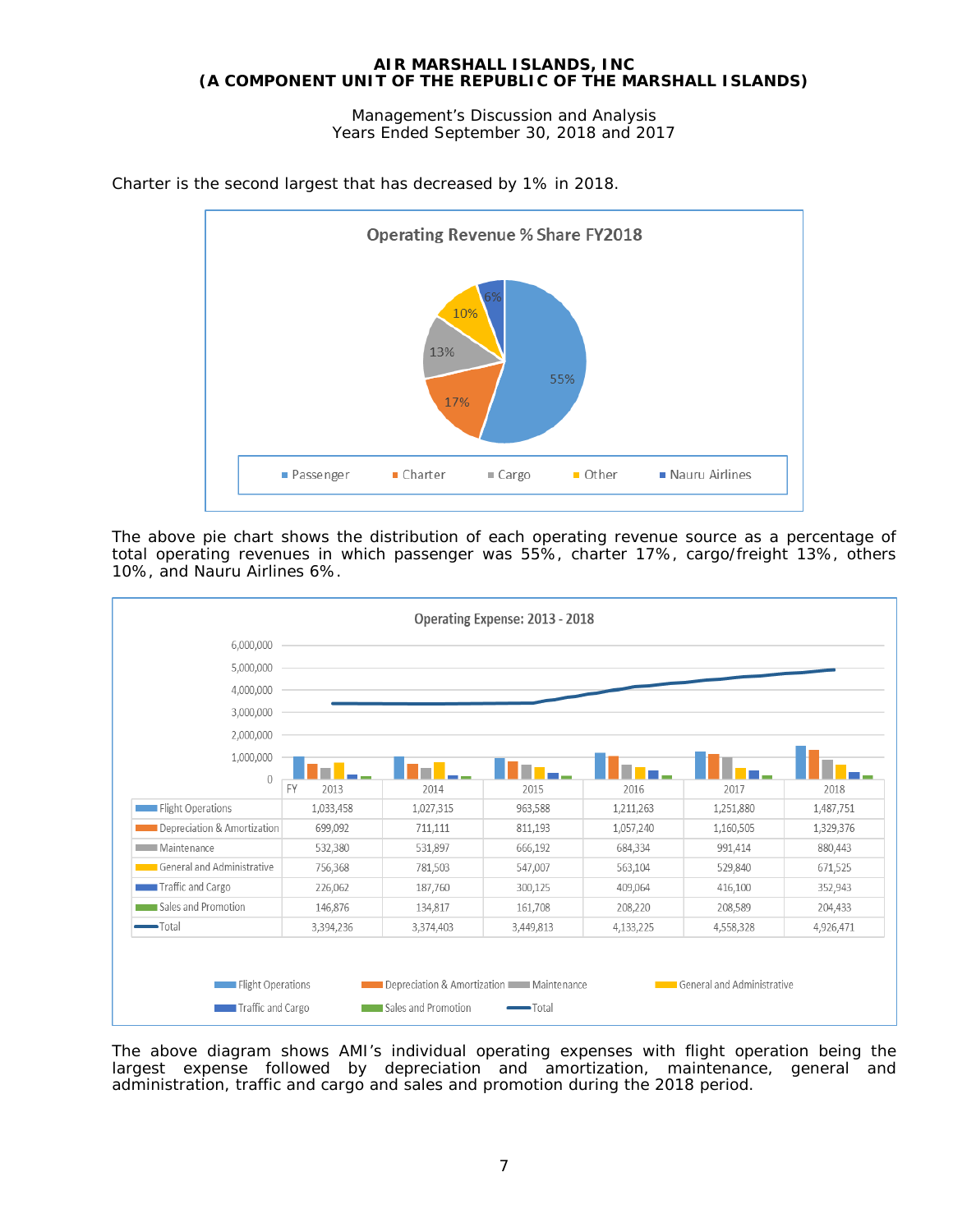Management's Discussion and Analysis Years Ended September 30, 2018 and 2017



The above pie chart shows major component percentage shares of AMI's total operating expenses in 2018, indicating flight operation with the largest share of 30%, followed by depreciation and amortization 27%, maintenance 18%, general administration 14%, traffic and cargo servicing 7%; and sales & promotion 4%.

Fuel is an expense that comes under flight operation and being the second largest cost after personnel, therefore the reason flight operation represents the largest share of operating expenses.

The Cabinet provided to AMI the following subsidies, for the following purposes below:

|                                                                                       | 2018                   | 2017                                  | 2016                          |
|---------------------------------------------------------------------------------------|------------------------|---------------------------------------|-------------------------------|
| For Subsidy:<br>Subsidy (CSO)<br>2. MIDB Loan payments<br>3. Social security payments | \$1,289,600<br>125,506 | 1,686,400<br>S.<br>493,153<br>300,000 | 496,000<br>538,153<br>300,000 |
| <b>Grand Total</b>                                                                    | \$1.415.106            | \$2.479.553                           | \$1.334.153                   |

As indicated above, the government provided a total subsidy allocation of \$1,415,106 for AMI to meet some of its ongoing major financial obligations such as MIDB loan payment \$125,506. \$1.3 million was used in capital expenses (investment and repairs/overhauls of parts) and Community Service Obligations in 2018.

The Dash 8 has not been generating enough revenue due to low utilization (averaging at 28% percent in FY2018 since returning from Australia from the D-Check) resulting from lack of MEL (minimum equipment list) and from impacts of the outer island airport runways. This continues to cause breakdown on the aircraft, thus, preventing it from generating the income it needs in order to pay off its own loan and helps support the operation. The Dash 8 aircraft was grounded again for a major C-Check at the end of the financial year 2018, the cost of which, was taken out of AMI's cashflow.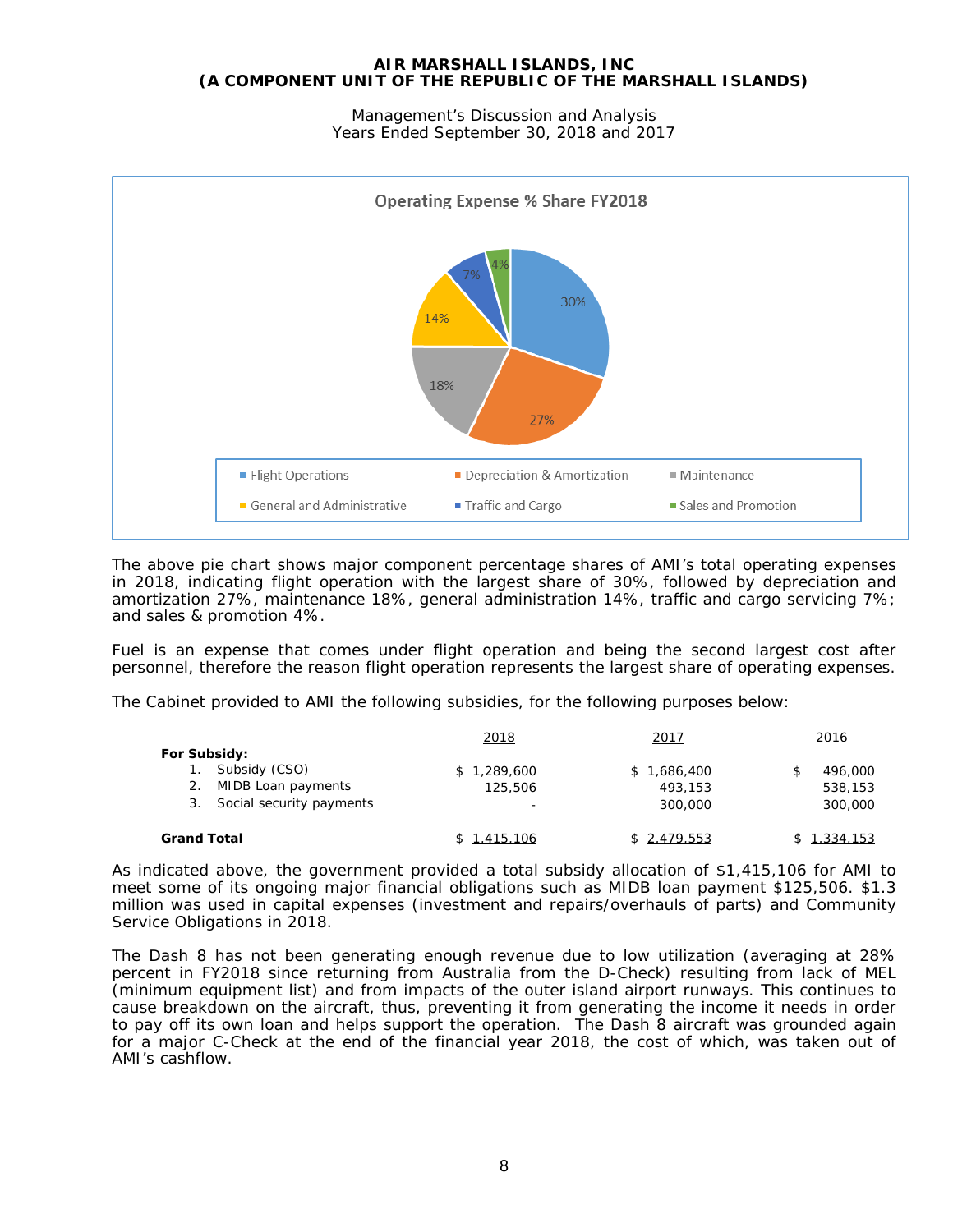Management's Discussion and Analysis Years Ended September 30, 2018 and 2017

The government guaranteed the MIDB loan and started paying it off on behalf of AMI in 2014. Once operations are enhanced, AMI will start making payments towards the loan. However, if the Company's operations do not get better, alternative measures will be to sell the Dash 8 with the approval by the Government and procuring spare parts for the Dornier aircraft to ensure schedule reliability. It is noted that AMI will finish paying off the loan in the year 2019 given the consistent biweekly payments.

# **CAPITAL ASSET AND DEBT**

AMI's net capital activities for 2018 increased by \$99,985 and the total assets of the business increased by \$617,635. Please refer to Note 4 to the financial statements for additional discussion on AMI's capital assets.

AMI incurred substantial long-term debt when the Company obtained a \$2.5 million loan from MIDB in May 2013. The loan was used to pay down the remaining cost of the Dash 8 D-check in Cairns Australia. Furthermore, loan's collateral government made payments in 2016, 2017 and 2018 of \$538,153, \$493,153 and \$125,506, respectively. Please refer to Note 5 to the financial statements for additional discussion on AMI's long-term debt.

# **CASH FLOW**

AMI received \$4,300,274 and \$4,418,673 from customers in 2017 and 2018, respectively.

During the year ended September 30, 2018, the company paid its vendors \$2 million for goods and services and payroll of \$1.5 million for employees. AMI noted a cash surplus of \$831,199 in 2018, an increase from \$712,889 in 2017. Additionally, the operating subsidies from the government assisted in operations continuing "business as usual".

#### **CURRENT ECONOMIC OUTLOOK**

Being a small, open and highly susceptible economy to world events and dependent on funding from the U.S Government through the compact and federal funding, representing up to 60% or more of annual government budget of \$150 million, the Marshall Islands would continue to be exposed to external shocks, economic calamities, and risks, such as the 2008 and 2009 global energy crisis. The local economy were immediately impacted by the increase of fuel prices along with various events.

Prior to the energy crisis, cost of jet fuel used to be around \$2 a gallon, but today it is near \$3.79 a gallon. Today's situation around the globe and following the demand for fuel, the world price for fuel is not going back to the pre-crisis level. Therefore, the increase in fuel cost since the crisis has increased the cost of operation for the company by at least 15% per year.

Due to AMI's operating losses of \$0.16 million and \$0.57 million in 2017 and 2018, respectively, the annual subsidies and contributions from the central government has been essential in sustaining the airline's services. Continued Government contributions to the Company is important in the short to medium-terms until the countries' economic condition improves through the increase in tourism and other economic growth activities. Furthermore, serious action is needed in regards to the aging of the Dornier 228 and Dash 8 aircraft, improvement on airport runways, adequate spare parts provisioning and the reduction of AOG.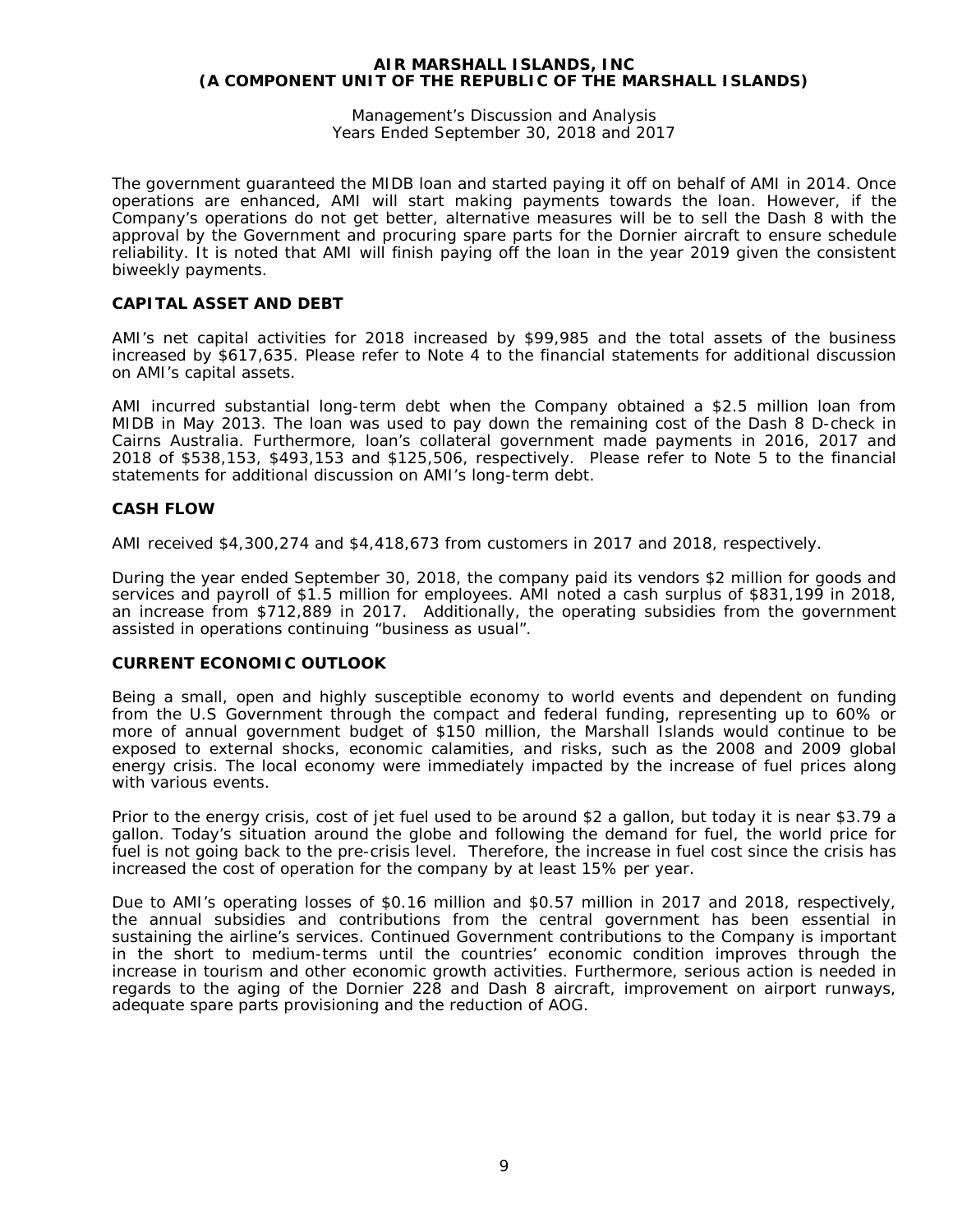Management's Discussion and Analysis Years Ended September 30, 2018 and 2017

# **ROLE OF BOARD AND MANAGEMNET**

AMI management and board can only do so much in terms of streamlining operations and reining in costs and improving performance. However this will not create a much visible change on operation if the following challenges that continue to exist:

- 1. Deteriorated and dilapidated airport runways and ramps in the outer islands that continue to cause damages to the aircrafts;
- 2. Insufficient spare parts for the aircrafts; and
- 3. Deteriorating Hangar at the Majuro airport. The need to house everyone under one roof will increase efficiency for the Company. Currently, the offices are spread out where the Main Office is in Uliga, Maintenance and Spare Parts departments are located at the hangar and Flight Operations and Traffic at the main terminal. This structure causes inefficient communication and untimely responses to problems between departments when occurred.

### **WAY FORWARD AND FUTURE SUSTAINABILITY**

AMI presented a new strategic Business Plan (BP) which was developed by the company as a compass for the period 2019 - 2021 to chart the company's future operating course.

In short, the BP's mission statement is:

- 1. Provide domestic air services that are safe, reliable and commercially viable for the benefit of the travelling public and in support of industries such as tourism, that rely on air service for their success.
- 2. Support growth of in-bound travel and export by carrying out activities in support of these objectives, including the provision of commercially viable regional services.
- 3. Provide medical evacuation, humanitarian relief, search & rescue and related services when required.

In order to achieve the above, the BP's *6 Rs* has been altered to **3 Rs** (three goals) as AMI relies on RMI subsidy funding, the 3 Rs must be implemented and these goals are:

*Goal 1: "Repair" of outer island airstrips;*

*Goal 2: "Reverse" our loss making; and*

#### *Goal 3: "Renew" our operation.*

We strongly believe that implementation of these three goals through adequate support of the Cabinet and the Board would enable AMI to achieve each individual goal and once achieved the 4<sup>th</sup> R – **Restrict reliance on state subsidy** can be implemented.

AMI strongly believes the goals; "**Rebuild" our financial base** and "**Restore" our service reliability** is still a work in progress and would be achieved.

Therefore, achievement of success will depend very much on an unabated and continuous government support to the national airline (AMI) over the next few years.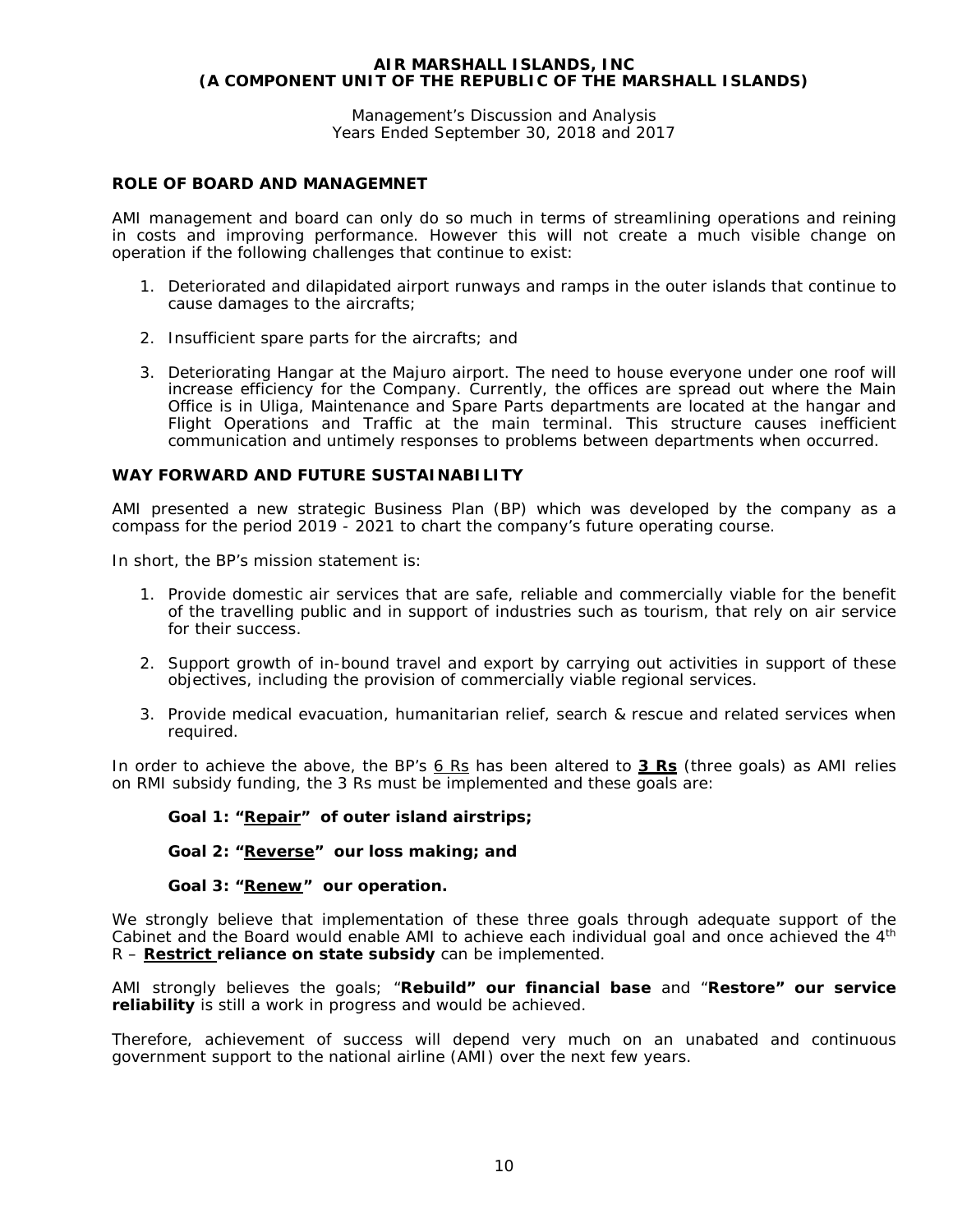Management's Discussion and Analysis Years Ended September 30, 2018 and 2017

# **KEY ACHIEVEMENTS SUBSEQUENT TO FY2017**

#### *Goal 3: "Renew" our operation;*

- o One of the objectives was to invest in an Accounting Software which has been implemented effective January 2018, software known as Abila MIP Fund Accounting.
- **Goal 2: "Reverse" our loss making:** objectives as per below;
	- o AMI is working to invest in parts such as repairs and overhauls so that it reduces the AOG resulting in a steady stream of revenues.
	- o AMI is working very closely with suppliers in restoring supplier confidence and trying to negotiate 30-day trial credit terms which eases the cash flow and assist in AOG situations.

# **ADDITIONAL FINANCIAL AND OTHER INFORMATION**

This MD&A was designed to provide AMI's customers and other stakeholders with an overview of the company's operations and financial condition as of 30<sup>th</sup> September 2018, and its vision for future sustainability. Should the readers have questions regarding the information provided in this report, or wish to request for additional financial information, kindly contact the AMI's General Manager & CEO at P.O. Box 1319, Majuro, Marshall Islands, MH 96960; Telephone (692) 625- 3731; Fax (692) 625-3730; Email Address: [gm@airmarshallislands.](mailto:gm@airmarshallislands)net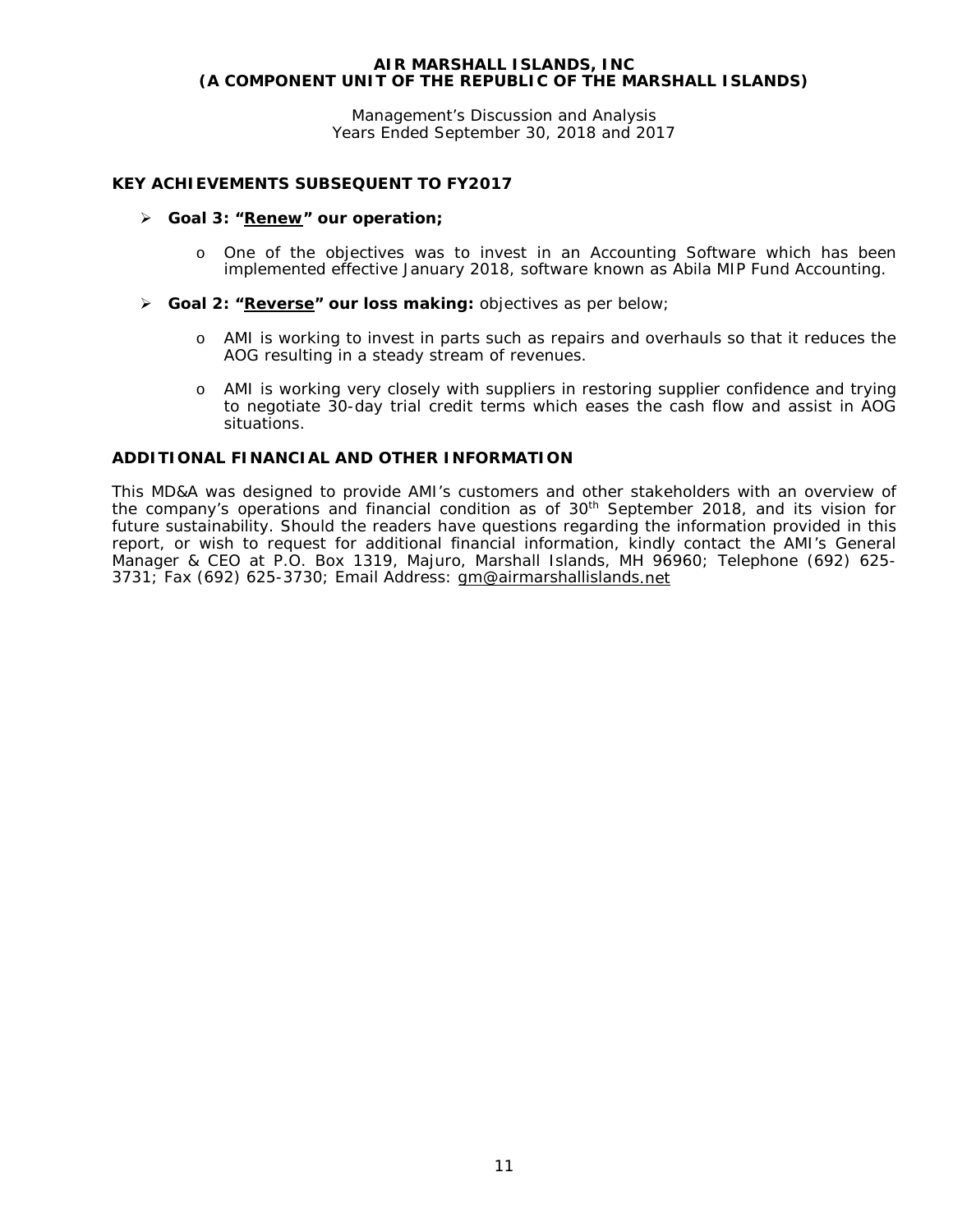#### **AIR MARSHALL ISLANDS, INC. (A Component Unit of the Republic of the Marshall Islands)**

Statements of Net Position September 30, 2018 and 2017

| <b>ASSETS</b>                                                                                                                                                                                                     | 2018                                                                           | 2017                                                                         |
|-------------------------------------------------------------------------------------------------------------------------------------------------------------------------------------------------------------------|--------------------------------------------------------------------------------|------------------------------------------------------------------------------|
| Current assets:<br>Cash                                                                                                                                                                                           | \$<br>1,591,644                                                                | \$<br>1,751,843                                                              |
| Receivables:<br>Trade<br>Employees<br>Affiliates<br>Other                                                                                                                                                         | 116,645<br>63,203<br>129,282<br>37,855                                         | 89,121<br>33,752<br>144,641                                                  |
| Less allowance for doubtful receivables                                                                                                                                                                           | 346,985<br>(111,980)                                                           | 267,514<br>(65, 837)                                                         |
| Receivables, net                                                                                                                                                                                                  | 235,005                                                                        | 201,677                                                                      |
| Expendable parts (net of allowance for obsolescence of \$198,909<br>and \$148,865 at September 30, 2018 and 2017, respectively)<br>Prepaid expenses and deposits                                                  | 596,727<br>186,067                                                             | 614,062<br>137,349                                                           |
| Total current assets                                                                                                                                                                                              | 2,609,443                                                                      | 2,704,931                                                                    |
| Capital assets, net of accumulated depreciation<br>and amortization<br>Long-term deposits                                                                                                                         | 8,455,538<br>795,127                                                           | 8,355,553<br>181,989                                                         |
| Total noncurrent assets                                                                                                                                                                                           | 9,250,665                                                                      | 8,537,542                                                                    |
|                                                                                                                                                                                                                   | \$<br>11,860,108                                                               | \$<br>11,242,473                                                             |
| <b>LIABILITIES AND NET POSITION</b>                                                                                                                                                                               |                                                                                |                                                                              |
| Current liabilities:<br>Current portion of long-term debt<br>Accounts payable<br>Social security taxes payable<br>Withholding taxes payable<br>Air traffic liability<br>Accrued expenses<br>Payable to affiliates | \$<br>543,916<br>102,709<br>75,668<br>540,179<br>146,822<br>108,692<br>650,897 | \$<br>816,838<br>58,787<br>74,895<br>552,775<br>88,378<br>132,070<br>580,759 |
| Total current liabilities                                                                                                                                                                                         | 2,168,883                                                                      | 2,304,502                                                                    |
| Noncurrent liabilities:<br>Advances from RepMar                                                                                                                                                                   | 3,116,890                                                                      | 3,116,890                                                                    |
| <b>Total liabilities</b>                                                                                                                                                                                          | 5,285,773                                                                      | 5,421,392                                                                    |
| Commitments and contingencies                                                                                                                                                                                     |                                                                                |                                                                              |
| Net position:<br>Net investment in capital assets<br>Unrestricted                                                                                                                                                 | 8,455,538<br>(1,881,203)                                                       | 8,355,553<br>(2,534,472)                                                     |
| Total net position                                                                                                                                                                                                | 6,574,335                                                                      | 5,821,081                                                                    |
|                                                                                                                                                                                                                   | \$<br>11,860,108                                                               | \$<br>11,242,473                                                             |

See accompanying notes to financial statements.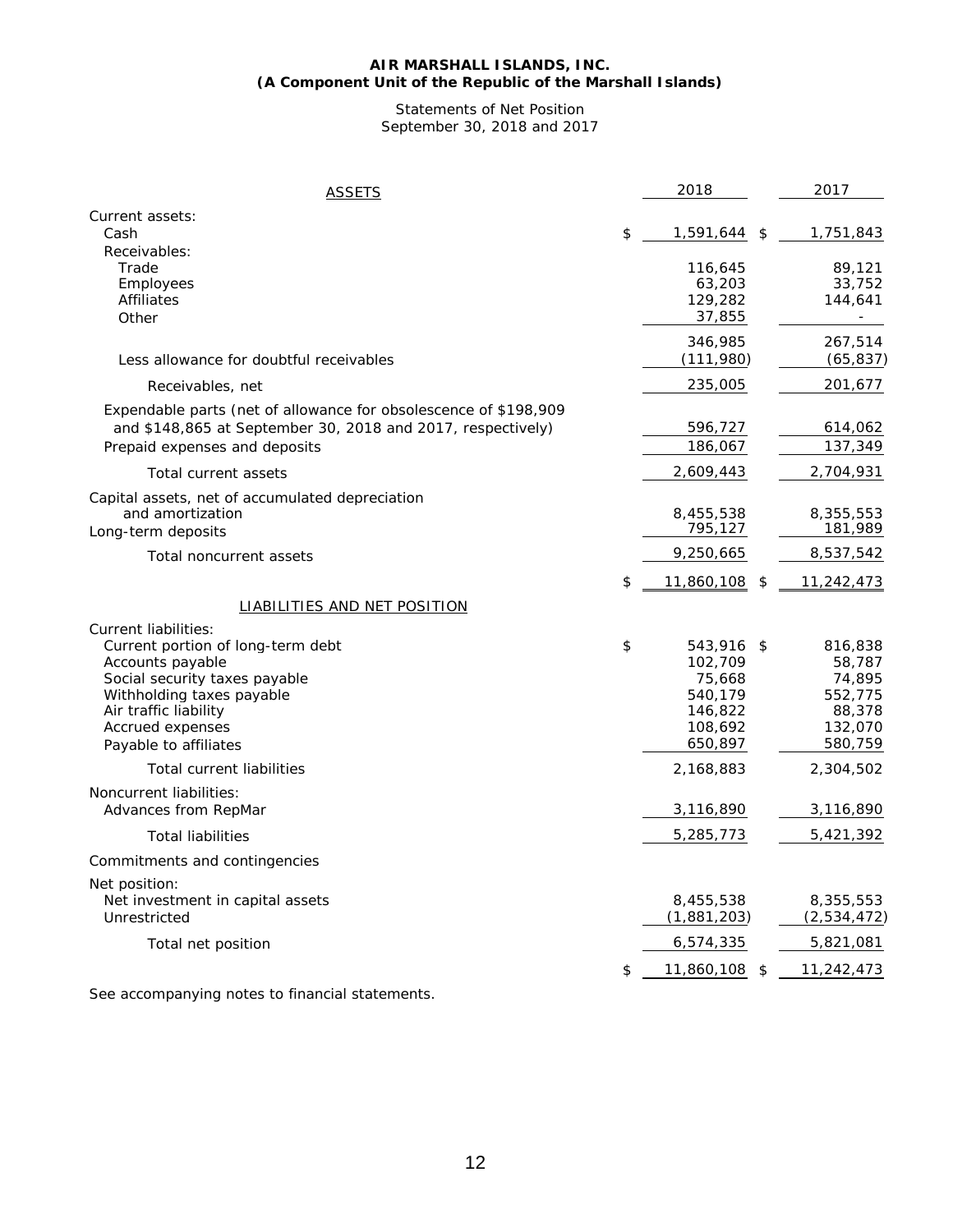# **AIR MARSHALL ISLANDS, INC. (A Component Unit of the Republic of the Marshall Islands)**

# Statements of Revenues, Expenses and Changes in Net Position Years Ended September 30, 2018 and 2017

|                                                                                                                                                                                        | 2018                                                                                              | 2017                                                                        |
|----------------------------------------------------------------------------------------------------------------------------------------------------------------------------------------|---------------------------------------------------------------------------------------------------|-----------------------------------------------------------------------------|
| Operating revenues:<br>Passenger<br>Charter<br>Cargo<br>Ground handling<br>Fuel surcharge<br>Flight diversion<br>Other<br>Bad debt expense                                             | \$<br>2,397,039 \$<br>720,506<br>562,037<br>245,700<br>222,922<br>113,970<br>139,671<br>(46, 143) | 2,442,876<br>729,573<br>486,902<br>245,700<br>202,889<br>185,413<br>106,583 |
| Total operating revenues                                                                                                                                                               | 4,355,702                                                                                         | 4,399,936                                                                   |
| Operating expenses:<br><b>Flight operations</b><br>Depreciation and amortization<br>Maintenance<br>General and administrative<br>Aircraft and traffic servicing<br>Promotion and sales | 1,487,751<br>1,329,376<br>880,443<br>671,525<br>352,943<br>204,433                                | 1,251,880<br>1,160,505<br>991,414<br>529,840<br>416,100<br>208,589          |
| Total operating expenses                                                                                                                                                               | 4,926,471<br>(570, 769)                                                                           | 4,558,328                                                                   |
| Operating loss<br>Nonoperating revenues (expenses):<br>RepMar subsidy<br>Other nonoperating revenue<br>Interest expense                                                                | 1,415,106<br>(91, 083)                                                                            | (158, 392)<br>2,479,553<br>364,982<br>(42, 970)                             |
| Total nonoperating revenues (expenses), net                                                                                                                                            | 1,324,023                                                                                         | 2,801,565                                                                   |
| Change in net position                                                                                                                                                                 | 753,254                                                                                           | 2,643,173                                                                   |
| Net position at beginning of year                                                                                                                                                      | 5,821,081                                                                                         | 3,177,908                                                                   |
| Net position at end of year                                                                                                                                                            | \$<br>6,574,335<br>\$                                                                             | 5,821,081                                                                   |

See accompanying notes to financial statements.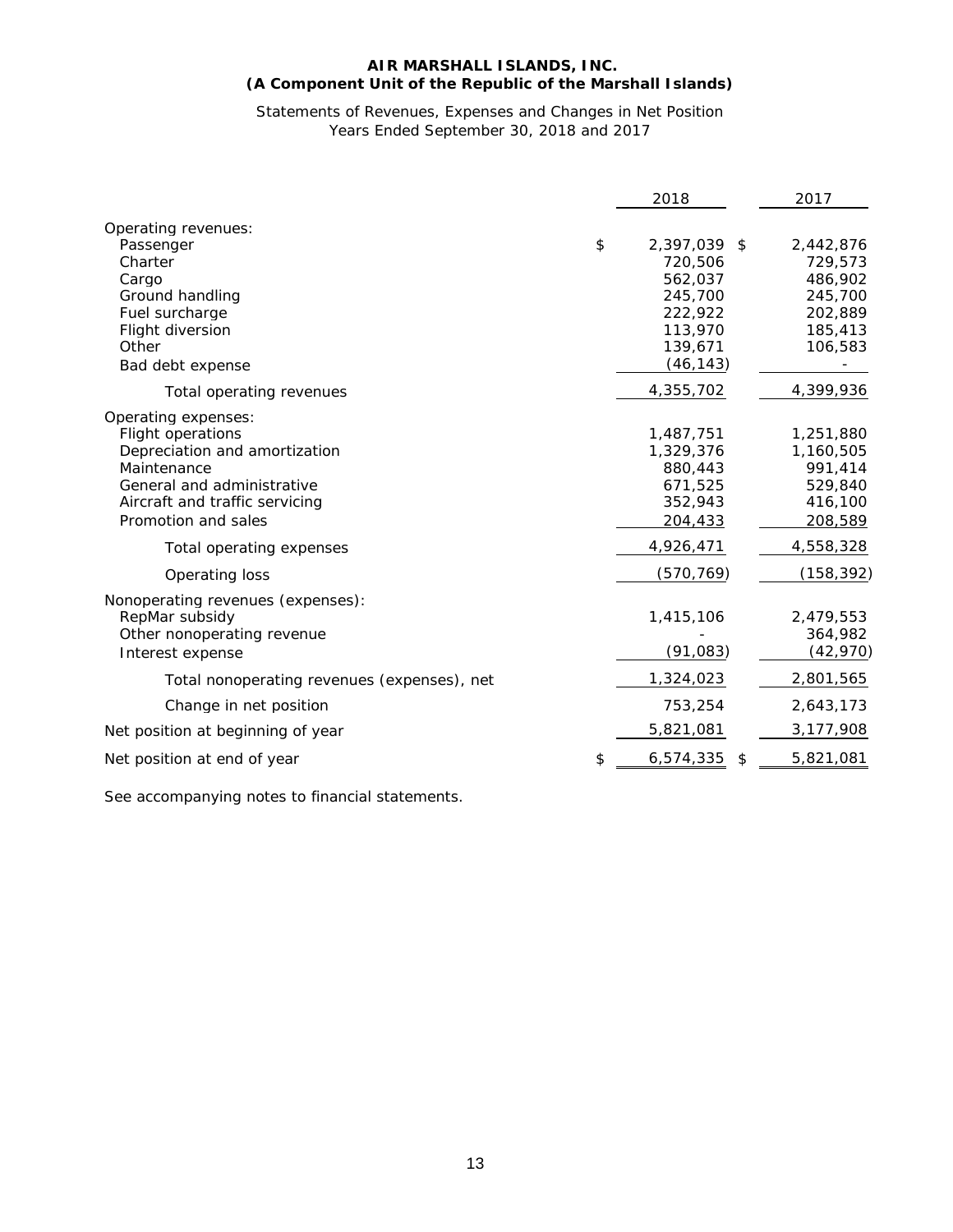#### **AIR MARSHALL ISLANDS, INC. (A Component Unit of the Republic of the Marshall Islands)**

# Statements of Cash Flows Years Ended September 30, 2018 and 2017

|                                                                                                                                                                                 | 2018                                             | 2017                                        |
|---------------------------------------------------------------------------------------------------------------------------------------------------------------------------------|--------------------------------------------------|---------------------------------------------|
| Cash flows from operating activities:<br>Cash received from customers<br>Cash payments to suppliers for goods and services<br>Cash payments to employees for services           | \$<br>4,418,673 \$<br>(2,048,104)<br>(1,539,370) | 4,300,274<br>(2, 107, 562)<br>(1, 479, 823) |
| Net cash provided by operating activities                                                                                                                                       | 831,199                                          | 712,889                                     |
| Cash flows from noncapital financing activities:<br>Operating subsidy received from RepMar                                                                                      | 1,289,600                                        | 1,686,400                                   |
| Cash flows from capital and related financing activities:<br>Acquisition of property and equipment<br>Principal repayments of long-term debt<br>Interest paid on long-term debt | (2,042,499)<br>(147, 416)<br>(91, 083)           | (965, 262)<br>(22, 999)<br>(215, 758)       |
| Net cash used for capital and related financing activities                                                                                                                      | (2, 280, 998)                                    | (1, 204, 019)                               |
| Net change in cash                                                                                                                                                              | (160, 199)                                       | 1,195,270                                   |
| Cash at beginning of year                                                                                                                                                       | 1,751,843                                        | 556,573                                     |
| Cash at end of year                                                                                                                                                             | \$<br>1,591,644<br>-\$                           | 1,751,843                                   |
| Reconciliation of operating loss to net cash provided by<br>operating activities:                                                                                               |                                                  |                                             |
| Operating loss<br>Adjustments to reconcile operating loss to net cash<br>provided by operating activities:                                                                      | \$<br>$(570, 769)$ \$                            | (158, 392)                                  |
| Depreciation and amortization                                                                                                                                                   | 1,329,376                                        | 1,160,505                                   |
| Bad debt expense<br>(Increase) decrease in assets:<br>Receivables:                                                                                                              | 46,143                                           |                                             |
| Trade                                                                                                                                                                           | (27, 524)                                        | 9,400                                       |
| Employees                                                                                                                                                                       | (29, 451)                                        | (7,806)                                     |
| Affiliates                                                                                                                                                                      | 15,359                                           | 8,965                                       |
| Other<br>Expendable parts                                                                                                                                                       | (37, 855)<br>17,335                              | (37, 894)                                   |
| Prepaid expenses and deposits<br>Increase (decrease) in liabilities:                                                                                                            | (48, 718)                                        | (80, 599)                                   |
| Accounts payable                                                                                                                                                                | 43,922                                           | (33, 323)                                   |
| Social security taxes payable                                                                                                                                                   | 773                                              | (91, 700)                                   |
| Withholding taxes payable                                                                                                                                                       | (12, 596)                                        | 1,475                                       |
| Air traffic liability<br>Accrued expenses                                                                                                                                       | 58,444<br>(23, 378)                              | (110, 221)<br>(3,637)                       |
| Payable to affiliates                                                                                                                                                           | 70,138                                           | 56,116                                      |
| Net cash provided by operating activities                                                                                                                                       | \$<br>831,199<br>\$                              | 712,889                                     |
| Summary disclosure of noncash activities:<br>Debt service payments made directly by RepMar:                                                                                     |                                                  |                                             |
| RepMar subsidy                                                                                                                                                                  | \$<br>125,506 \$                                 | 493,153                                     |
| Long-term debt                                                                                                                                                                  | (125,506)                                        | (493, 153)                                  |
|                                                                                                                                                                                 | \$<br>\$                                         |                                             |
| Social security payments made directly by RepMar:                                                                                                                               |                                                  |                                             |
| RepMar subsidy<br>Social security taxes payable                                                                                                                                 | \$<br>\$                                         | 300,000<br>(300,000)                        |
|                                                                                                                                                                                 |                                                  |                                             |
|                                                                                                                                                                                 | \$<br>\$                                         |                                             |
| Forgiveness of social security penalties and interest:                                                                                                                          |                                                  |                                             |
| Other nonoperating revenue                                                                                                                                                      | \$<br>\$                                         | 364,982                                     |
| Social security taxes payable                                                                                                                                                   |                                                  | (364, 982)                                  |
|                                                                                                                                                                                 | \$<br>\$                                         |                                             |

See accompanying notes to financial statements.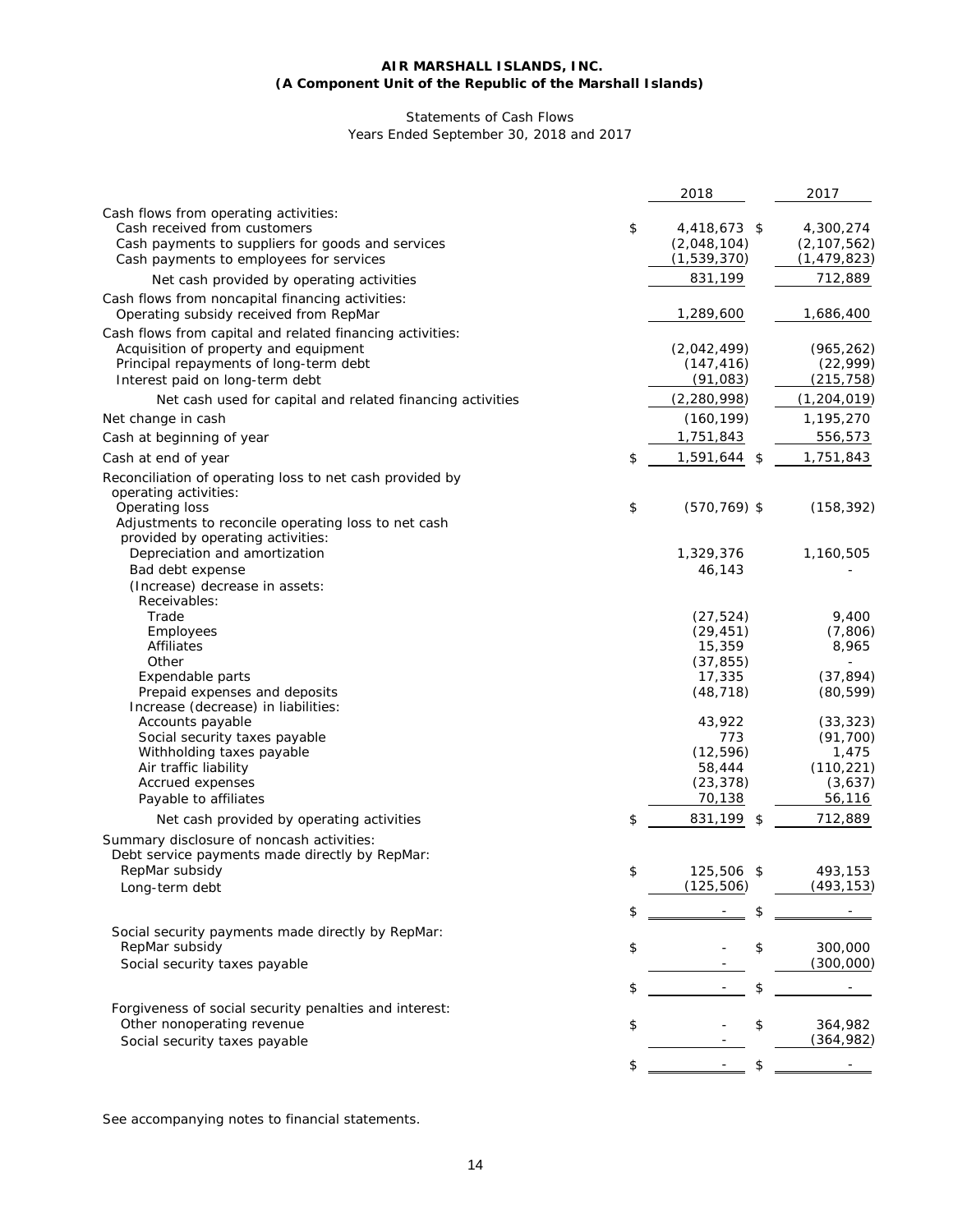Notes to Financial Statements September 30, 2018 and 2017

# (1) Organization

Air Marshall Islands, Inc. (AMI) was incorporated on October 12, 1989 to provide regular scheduled domestic and international passenger, charter and cargo service within and from the Marshall Islands. As of September 30, 2017, AMI operated a fleet of two Dornier Do228 aircraft and a single de Havilland Canada Dash 8 (DHC-8) Series 100 aircraft. During AMI's initial operating year, the Government of the Republic of Marshall Islands (RepMar) contributed equity capital (including amounts resulting from the merger with Airline of the Marshall Islands, Inc.) amounting to \$1,284,722. AMI is governed by a six-member Board of Directors appointed by the Cabinet of RepMar.

AMI's financial statements are incorporated into the financial statements of RepMar as a component unit.

#### (2) Summary of Significant Accounting Policies

The accounting policies of AMI conform to accounting principles generally accepted in the United States of America (GAAP), as applicable to governmental entities, specifically proprietary funds.

GASB Statement No. 34, *Basic Financial Statements - and Management's Discussion and Analysis - for State and Local Governments*, as amended by GASB Statement No. 37, *Basic Financial Statements - and Management's Discussion and Analysis - for State and Local Governments: Omnibus*, GASB Statement No. 38, *Certain Financial Statement Note Disclosures*, and GASB Statement No. 61, *The Financial Reporting Entity: Omnibus – an amendment of GASB Statements No. 14 and 34*, establish financial reporting standards for governmental entities, which require that management's discussion and analysis of the financial activities be included with the basic financial statements and notes and modifies certain other financial statement disclosure requirements.

To conform to these requirements, equity is presented in the following net position categories:

- Net investment in capital assets; capital assets, net of accumulated depreciation and related debt, plus construction or improvement of those assets.
- Unrestricted; net position that is not subject to externally imposed stipulations. Unrestricted net position may be designated for specific purposes by action of management or the Board of Directors or may otherwise be limited by contractual agreements with outside parties.

#### Basis of Accounting

Proprietary funds are accounted for on a flow of economic resources measurement focus. With this measurement focus, all assets and deferred outflows of resources, and liabilities and deferred inflows of resources associated with the operation of the fund are included in the statements of net position. Proprietary fund operating statements present increases and decreases in net position. The accrual basis of accounting is utilized by proprietary funds. Under this method, revenues are recorded when earned and expenses are recorded at the time liabilities are incurred.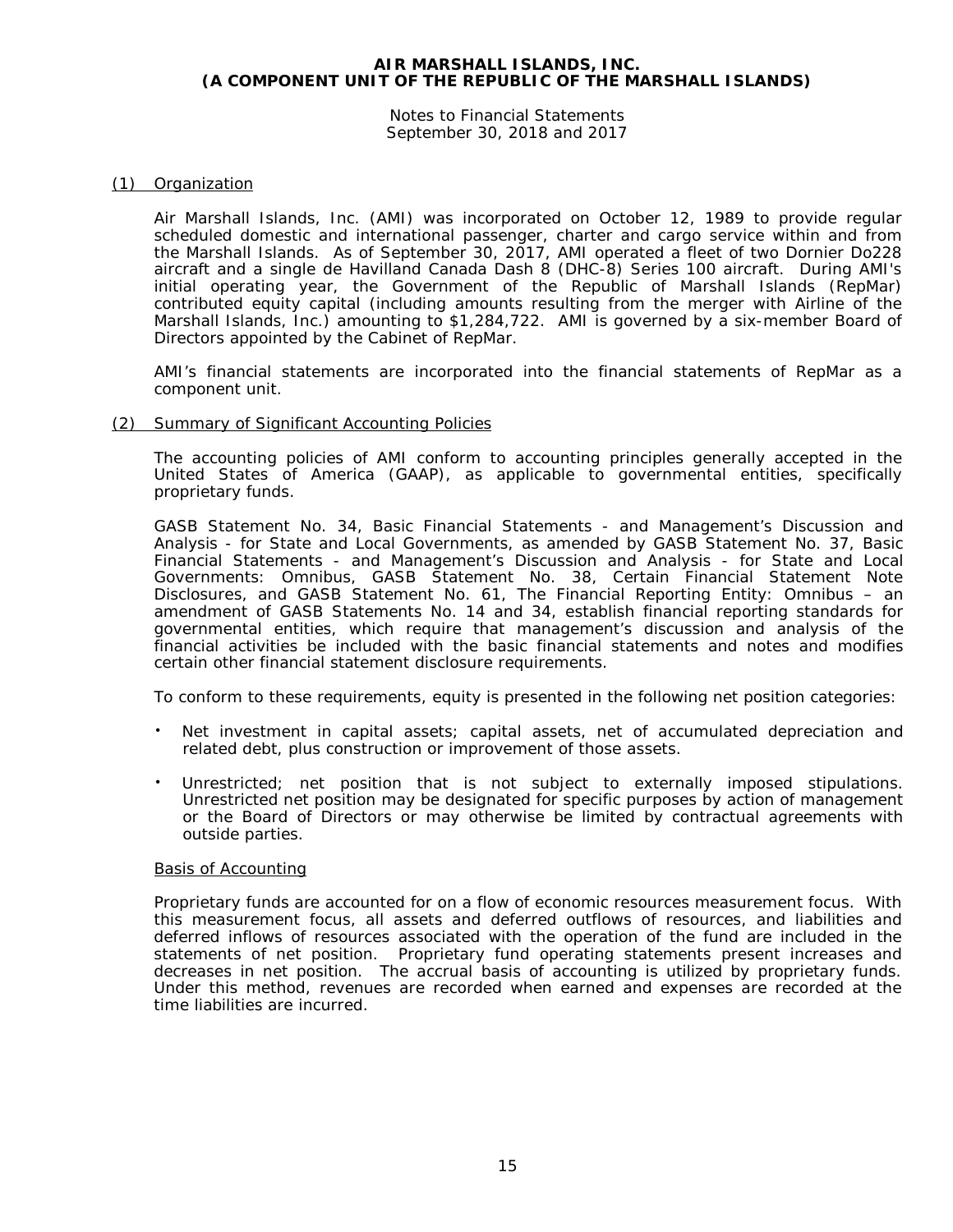Notes to Financial Statements September 30, 2018 and 2017

# (2) Summary of Significant Accounting Policies, Continued

#### Cash

Custodial credit risk is the risk that in the event of a bank failure, AMI's deposits may not be returned to it. Such deposits are not covered by depository insurance and are either uncollateralized or collateralized with securities held by the pledging financial institution or held by the pledging financial institution but not in the depositor-government's name. AMI does not have a deposit policy for custodial credit risk.

For purposes of the statements of net position and cash flows, cash is defined as cash on hand and cash held in demand and savings accounts. As of September 30, 2018 and 2017, the carrying amounts of cash were \$1,591,644 and \$1,751,843, respectively, and the corresponding bank balances were \$1,600,074 and \$1,771,094, respectively. As of September 30, 2018 and 2017, bank balances in the amount of \$1,589,439 and \$1,756,993, respectively, are maintained in a financial institution subject to Federal Deposit Insurance Corporation (FDIC) insurance. As of September 30, 2018 and 2017, bank deposits in the amount of \$250,000 were FDIC insured. As of September 30, 2018 and 2017, bank deposits of \$10,635 and \$14,101, respectively, are maintained in financial institutions not subject to depository insurance. AMI does not require collateralization of its cash deposits; therefore, deposit levels in excess of FDIC insurance coverage are uncollateralized. Accordingly, these deposits are exposed to custodial credit risk.

#### Receivables

Receivables from providing passenger, charter and cargo services are based on contracted prices, which are both interest free and uncollateralized and are primarily due from government agencies, businesses and individuals located within the Republic of the Marshall Islands. The allowance for doubtful receivables is stated at an amount which management believes will be adequate to absorb possible losses on receivables that may become uncollectible based on evaluations of the collectability of these receivables and prior collection experience. The allowance is established through a provision for losses on receivables charged to expense.

#### Expendable Parts

Flight equipment expendable parts are carried at the lower of average cost or net realizable value. An allowance for obsolescence is provided for flight equipment expendable parts to allocate the costs of these assets, less estimated residual value, over the useful lives of the related aircraft and engines.

#### Property and Equipment

Flight equipment and other property with a cost that equals or exceeds \$2,500 are capitalized, as well as major additions, betterments and renewals. Such assets are stated at cost. Aircraft maintenance and repairs are charged to operations as they are incurred. Depreciation of property and equipment and amortization of leasehold equipment are calculated on the straight-line method based on the estimated useful lives of the respective assets.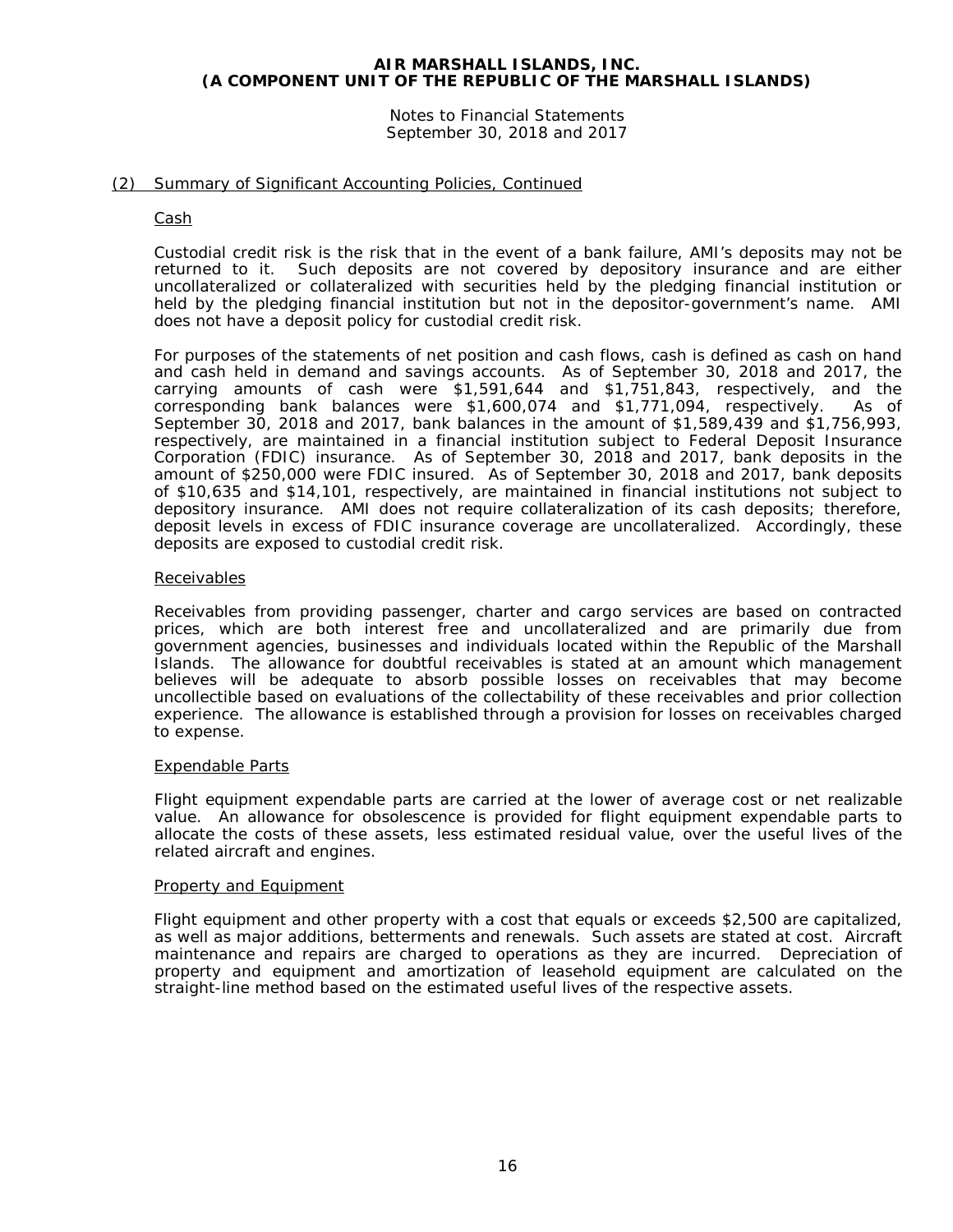Notes to Financial Statements September 30, 2018 and 2017

# (2) Summary of Significant Accounting Policies, Continued

#### Property and Equipment, Continued

The estimated useful lives of these assets are as follows:

|                                | Estimated<br><b>Useful Lives</b> |
|--------------------------------|----------------------------------|
| Aircraft and improvements      | $10 - 15$ years                  |
| Rotable spare parts            | $5 - 10$ years                   |
| Plant and equipment            | 5 years                          |
| Office furniture and equipment | $5 - 7$ years                    |
| Motor vehicles                 | 3 years                          |
| <b>Building improvements</b>   | 20 years                         |

Modifications that significantly enhance the operating performance and/or extend the useful lives of property and equipment are capitalized and amortized over the remaining life of the asset. Costs associated with aircraft modifications that enhance the usefulness of the aircraft are capitalized and depreciated over the estimated remaining useful life of the aircraft or modification, whichever is lower.

#### Deferred Outflows of Resources

In addition to assets, the statement of net position will sometimes report a separate section for deferred outflows of resources. This separate financial statement element represents a consumption of net position that applies to a future period and so will not be recognized as an outflow of resources (deduction of net position) until then. AMI has no items that qualify for reporting in this category.

#### Compensated Absences

Vested or accumulated vacation leave is recorded as an expense and liability as the benefits accrue to employees. No liability is recorded for non-vesting accumulating rights to receive sick pay benefits. As of September 30, 2018 and 2017, the accumulated vacation leave liability amounted to \$56,466 and \$46,326, respectively, and is included within the statements of net position as accrued expenses.

#### Deferred Inflows of Resources

In addition to liabilities, the statement of net position will sometimes report a separate section for deferred inflows of resources. This separate financial statement element represents an acquisition of net position that applies to a future period and so will not be recognized as an inflow of resources (additions to net position) until then. AMI has no items that qualify for reporting in this category.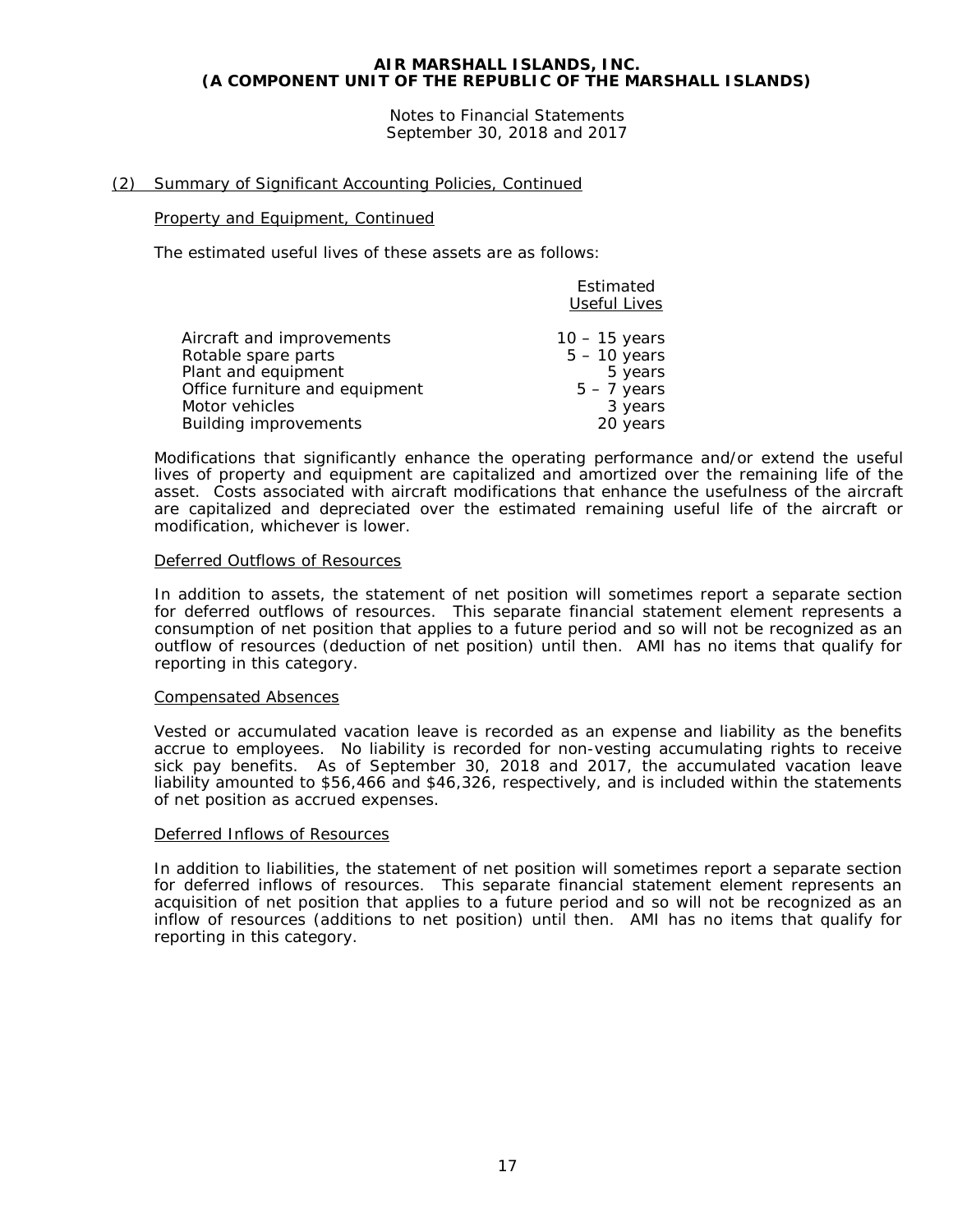Notes to Financial Statements September 30, 2018 and 2017

# (2) Summary of Significant Accounting Policies, Continued

#### Revenue Recognition

AMI considers passenger and related charter and cargo revenues, and costs directly related to such revenues to be operating revenues and expenses. Revenues and expenses related to financing and other activities are reflected as non-operating.

Passenger revenue is recognized either when the transportation is provided or when unused tickets expire. The value of passenger tickets for future travel is included as air traffic liability. Charter and cargo revenues are recognized when the transportation is provided. Other components of other operating revenue are recognized as revenue when the related goods and services are provided.

#### Taxes

Corporate profits are not subject to income tax in the Republic of the Marshall Islands. The Government of the Republic of the Marshall Islands imposes a gross revenue tax of 3% on revenues. Pursuant to the Income Tax Act of 1989, as amended, revenue from domestic flights and operations of any government-owned corporation providing air transportation services are exempt from gross revenue tax. Accordingly, AMI is exempt from this tax relating to gross revenue.

#### Estimates

The preparation of financial statements in conformity with GAAP requires management to make estimates and assumptions that affect the reported amounts of assets and deferred outflows of resources, liabilities and deferred inflows of resources, and disclosure of contingent assets and liabilities at the date of the financial statements and the reported amounts of revenues and expenses during the reporting period. Actual results could differ from those estimates.

#### Reclassifications

Certain balances in the 2017 presentation has been reclassified to conform to the 2018 presentation. These reclassifications had no impact on operating loss, net position or cash flows as previously reported.

#### New Accounting Standards

During the year ended September 30, 2018, AMI implemented the following pronouncements:

- GASB Statement No. 75, *Accounting and Financial Reporting for Postemployment Benefits Other Than Pensions*, which replaces the requirements of Statements No. 45, *Accounting and Financial Reporting by Employers for Postemployment Benefits Other Than Pensions*, as amended, and No. 57, *OPEB Measurements by Agent Employers and Agent Multiple-Employer Plans*, and provides guidance on reporting by governments that provide OPEB to their employees and for governments that finance OPEB for employees of other governments.
- GASB Statement No. 81, *Irrevocable Split-Interest Agreements,* which improves accounting and financial reporting for irrevocable split-interest agreements by providing recognition and measurement guidance for situations in which a government is a beneficiary of the agreement.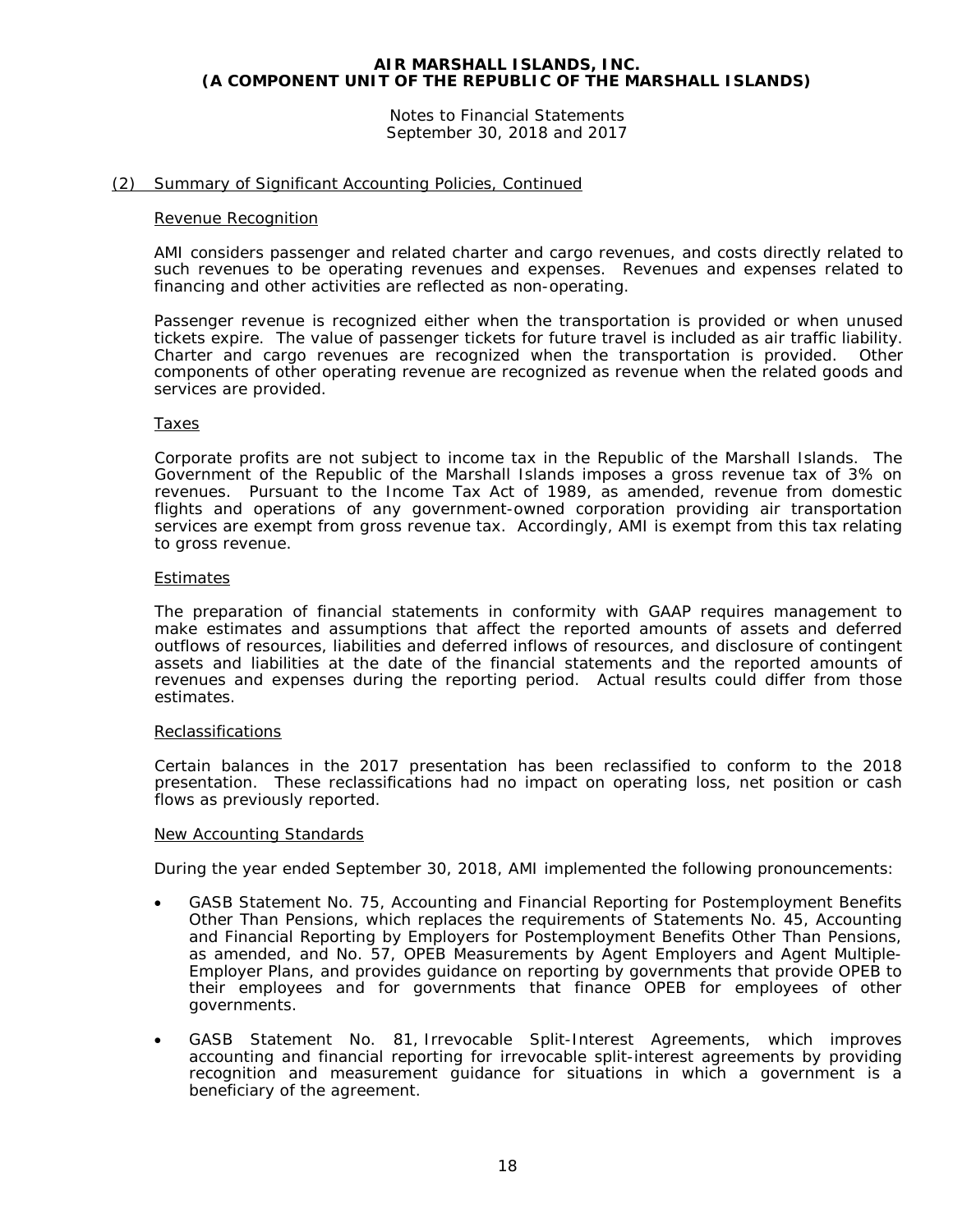Notes to Financial Statements September 30, 2018 and 2017

# (2) Summary of Significant Accounting Policies, Continued

New Accounting Standards, Continued

- GASB Statement No. 85, *Omnibus 2017*, which address practice issues that have been identified during implementation and application of certain GASB Statements including issues related to blending component units, goodwill, fair value measurement and application, and postemployment benefits (pensions and other postemployment benefits).
- GASB Statement No. 86, *Certain Debt Extinguishment Issues*, which improves consistency in accounting and financial reporting for in-substance defeasance of debt.

The implementation of these statements did not have a material effect on the accompanying financial statements.

In November 2016, GASB issued Statement No. 83, *Certain Asset Retirement Obligations*, which addresses accounting and financial reporting for certain asset retirement obligations (AROs) associated with the retirement of a tangible capital asset. The provisions in Statement No. 83 are effective for fiscal years beginning after June 15, 2018. Management does not believe that the implementation of this statement will have a material effect on the financial statements.

In January 2017, GASB issued Statement No. 84, *Fiduciary Activities*, which establishes criteria for identifying fiduciary activities of all state and local governments. The provisions in Statement No. 84 are effective for fiscal years beginning after December 15, 2018. Management does not believe that the implementation of this statement will have a material effect on the financial statements.

In June 2017, GASB issued Statement No. 87, *Leases*, which establishes a single model for lease accounting based on the foundational principle that leases are financings of the right to use an underlying asset. The provisions in Statement No. 87 are effective for fiscal years beginning after December 15, 2019. Management has yet to determine whether the implementation of this statement will have a material effect on the financial statements.

In April 2018, GASB issued Statement No. 88, *Certain Disclosures Related to Debt, including Direct Borrowings and Direct Placements*, which improves the information that is disclosed in notes to government financial statements related to debt, including direct borrowings and direct placements. The provisions in Statement No. 88 are effective for fiscal years beginning after June 15, 2018. Management does not believe that the implementation of this statement will have a material effect on the financial statements.

In June 2018, GASB issued Statement No. 89, *Accounting for Interest Cost Incurred before the End of a Construction Period*, which requires that interest cost incurred before the end of a construction period be recognized as an expense in the period in which the cost is incurred for financial statements prepared using the economic resources measurement focus. The provisions in Statement No. 89 are effective for fiscal years beginning after December 15, 2019. Management does not believe that the implementation of this statement will have a material effect on the financial statements.

In August 2018, GASB issued Statement No. 90, *Majority Equity Interests – an Amendment of GASB Statements No. 14 and No. 61,* which improves the consistency and comparability of reporting a government's majority equity interest in a legally separate organization and the relevance of financial statement information for certain component units. The provisions in Statement No. 90 are effective for fiscal years beginning after December 15, 2018. Management does not believe that the implementation of this statement will have a material effect on the financial statements.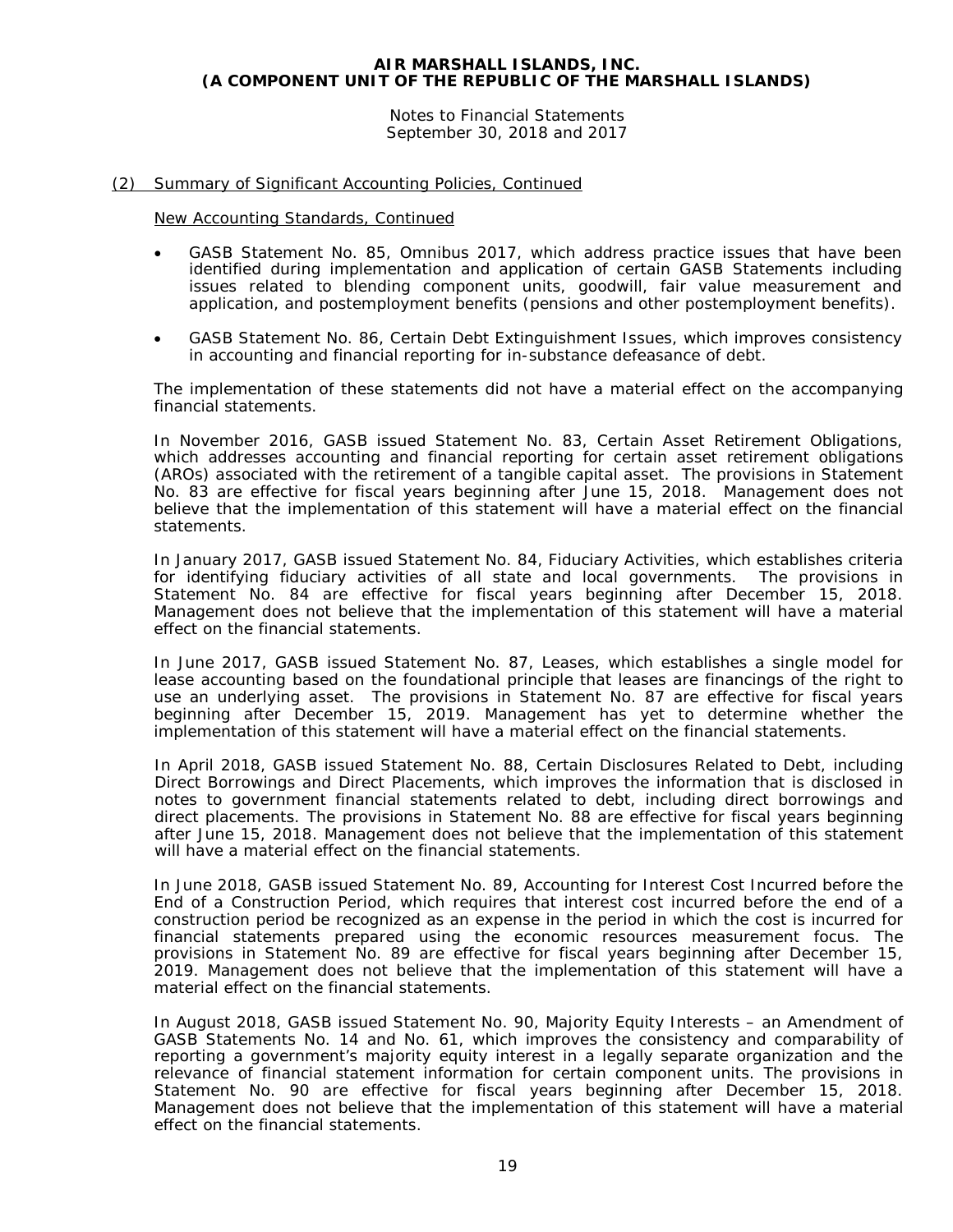Notes to Financial Statements September 30, 2018 and 2017

#### (3) Risk Management

AMI is exposed to various risks of loss related to torts; theft of, damage to, and destruction of assets; errors and omissions; injuries to employees; and natural disasters. AMI has elected to purchase commercial insurance from independent third parties for the risks of loss to which it is exposed. Settled claims from these risks have not exceeded commercial insurance coverage for the past three years.

#### (4) Property and Equipment

Capital asset activities for the years ended September 30, 2018 and 2017 were as follows:

|                                | October 1,     |                  |                  | September 30,    |
|--------------------------------|----------------|------------------|------------------|------------------|
|                                | 2017           | Additions        | Transfers        | 2018             |
| Aircraft and improvements      | \$17,156,476   | \$<br>656,036    | \$               | \$<br>17,812,512 |
| Rotable spare parts            | 6,950,449      | 611,036          |                  | 7,561,485        |
| Plant and equipment            | 816,513        | 49,294           |                  | 865,807          |
| Office furniture and equipment | 766,070        | 16,431           |                  | 782,501          |
| Motor vehicles                 | 280,002        | 41,566           |                  | 321,568          |
| Computer software              | 25,000         | 54,998           |                  | 79,998           |
| <b>Building improvements</b>   | 17,880         |                  |                  | 17,880           |
|                                | 26,012,390     | 1,429,361        |                  | 27,441,751       |
| Less accumulated               |                |                  |                  |                  |
| depreciation                   |                |                  |                  |                  |
| and amortization               | (17,656,837)   | (1, 329, 376)    |                  | (18,986,213)     |
|                                | $$ -8,355,553$ | 99.985<br>\$     | \$               | $$ -8,455,538$   |
|                                | October 1,     |                  |                  | September 30,    |
|                                | 2016           | <b>Additions</b> | <b>Transfers</b> | 2017             |
| Aircraft and improvements      | \$16,687,043   | \$<br>469,433    | \$               | 17,156,476<br>\$ |
| Rotable spare parts            | 6,605,553      | 344,896          |                  | 6,950,449        |
| Plant and equipment            | 764,843        | 51,670           |                  | 816,513          |
| Office furniture and equipment | 750,362        | 15,708           |                  | 766,070          |
| Motor vehicles                 | 280,002        |                  |                  | 280,002          |
| Computer software              |                | 25,000           |                  | 25,000           |
| <b>Building improvements</b>   | 17,880         |                  |                  | 17,880           |
|                                | 25,105,683     | 906,707          |                  | 26,012,390       |
| Less accumulated               |                |                  |                  |                  |
| depreciation                   |                |                  |                  |                  |
| and amortization               | (16, 496, 332) | (1, 160, 505)    |                  | (17,656,837)     |
|                                | $$ -8,609,351$ | (253, 798)<br>\$ | \$               | $$ -8.355.553$   |

Subsequent to the issuance of AMI's 2016 financial statements, AMI's management determined that capital assets and related accumulated depreciation were overstated by \$4,125,000 due to the inclusion of the Dornier 228-212 (V7-9206). This determination has been reflected in the above capital asset activities movement schedule, effective October 1, 2016.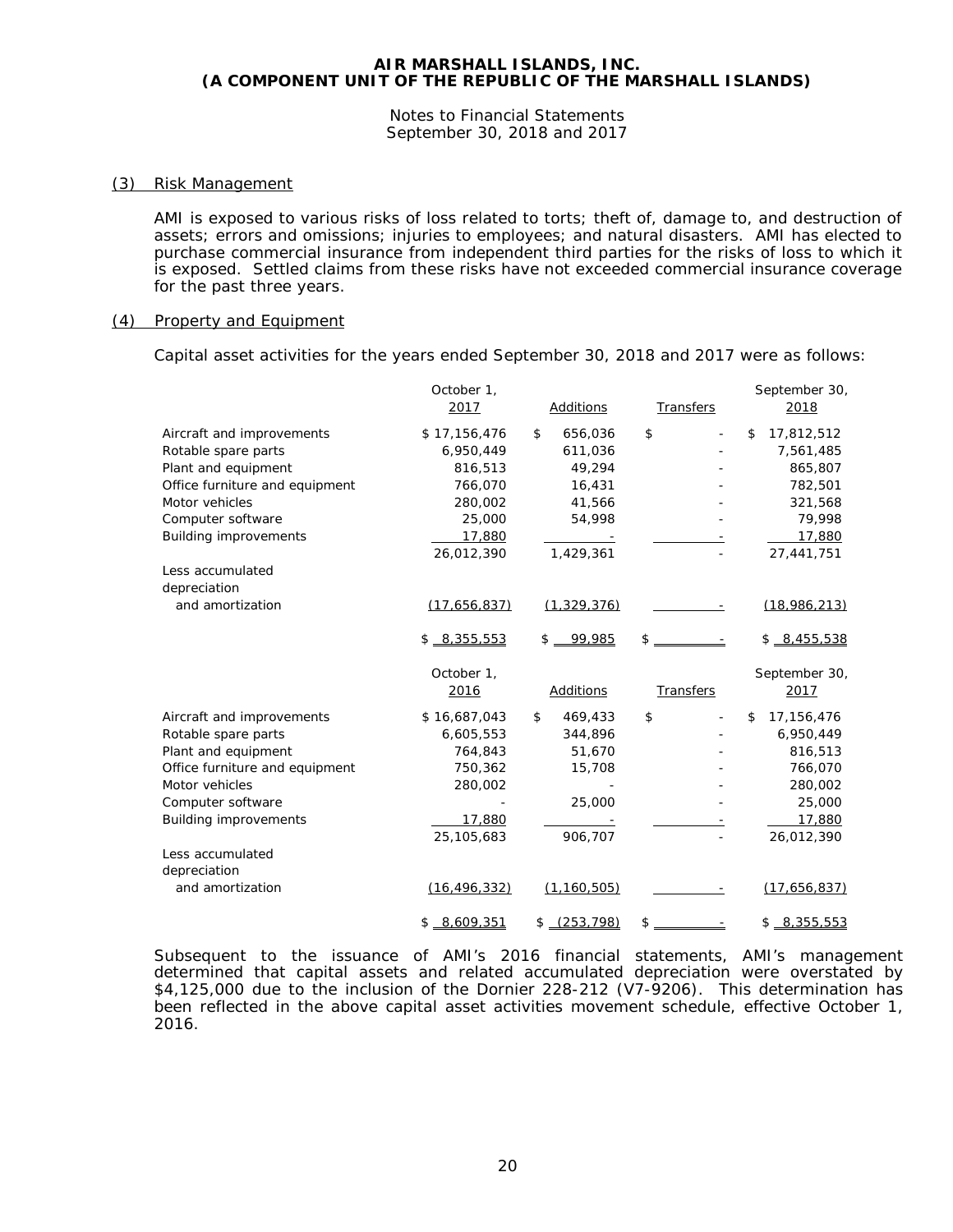Notes to Financial Statements September 30, 2018 and 2017

# (5) Long-Term Debt

A schedule of AMI's long-term debt as of September 30, 2018 and 2017, is as follows:

|                                                                                                                                                                                                                                                                                           | 2018      | 2017      |
|-------------------------------------------------------------------------------------------------------------------------------------------------------------------------------------------------------------------------------------------------------------------------------------------|-----------|-----------|
| Note payable to RMI Ports Authority<br>(RMIPA), due on March 30, 2013, interest<br>at 8% per annum, payable in monthly<br>installments of \$11,560, including interest.<br>This note is uncollateralized.                                                                                 | \$143,545 | \$235,086 |
| payable to Marshall Islands<br>Note<br>Development Bank (MIDB), due on May 30,<br>2018, interest at 6.5% per annum, payable<br>in monthly installments of \$51,100,<br>including interest. The loan is collateralized<br>by the Dash 8 aircraft and a letter of<br>quarantee from RepMar. | 400,371   | 581,752   |
|                                                                                                                                                                                                                                                                                           |           |           |
|                                                                                                                                                                                                                                                                                           | \$543,916 | \$816,838 |

Future repayment commitments are as follows:

| Year Ending<br>September 30 | Principal | Interest                 | Total   |
|-----------------------------|-----------|--------------------------|---------|
| 2019                        | \$543,916 | $\overline{\phantom{a}}$ | 543,916 |

Changes in long-term liabilities for the year ended September 30, 2018, were as follows:

|                | Balance       |                                |                 | Balance       |               |
|----------------|---------------|--------------------------------|-----------------|---------------|---------------|
|                | October 1,    |                                |                 | September     | Due Within    |
|                | <u>2017</u>   | Additions                      | Reductions      | 30, 2018      | One Year      |
| Notes payable: |               |                                |                 |               |               |
| <b>RMIPA</b>   | \$<br>235,086 | \$<br>$\overline{\phantom{a}}$ | \$<br>(91, 541) | \$<br>143,545 | \$<br>143.545 |
| <b>MIDB</b>    | 581,752       |                                | (181, 381)      | 400,371       | 400,371       |
|                | 816,838       | \$                             | (272.922)       | \$ 543.916    | 543.916       |

Changes in long-term liabilities for the year ended September 30, 2017, were as follows:

|                | Balance     |                                |               | Balance       |    |            |
|----------------|-------------|--------------------------------|---------------|---------------|----|------------|
|                | October 1,  |                                |               | September     |    | Due Within |
|                | 2016        | Additions                      | Reductions    | 30, 2017      |    | One Year   |
| Notes payable: |             |                                |               |               |    |            |
| <b>RMIPA</b>   | 237,701     | \$<br>$\overline{\phantom{a}}$ | \$<br>(2.615) | 235,086<br>\$ | \$ | 235,086    |
| <b>MIDB</b>    | 1,095,289   |                                | (513, 537)    | 581,752       |    | 581,752    |
|                | \$1,332,990 | \$                             | (516, 152)    | \$ 816.838    |    | 816.838    |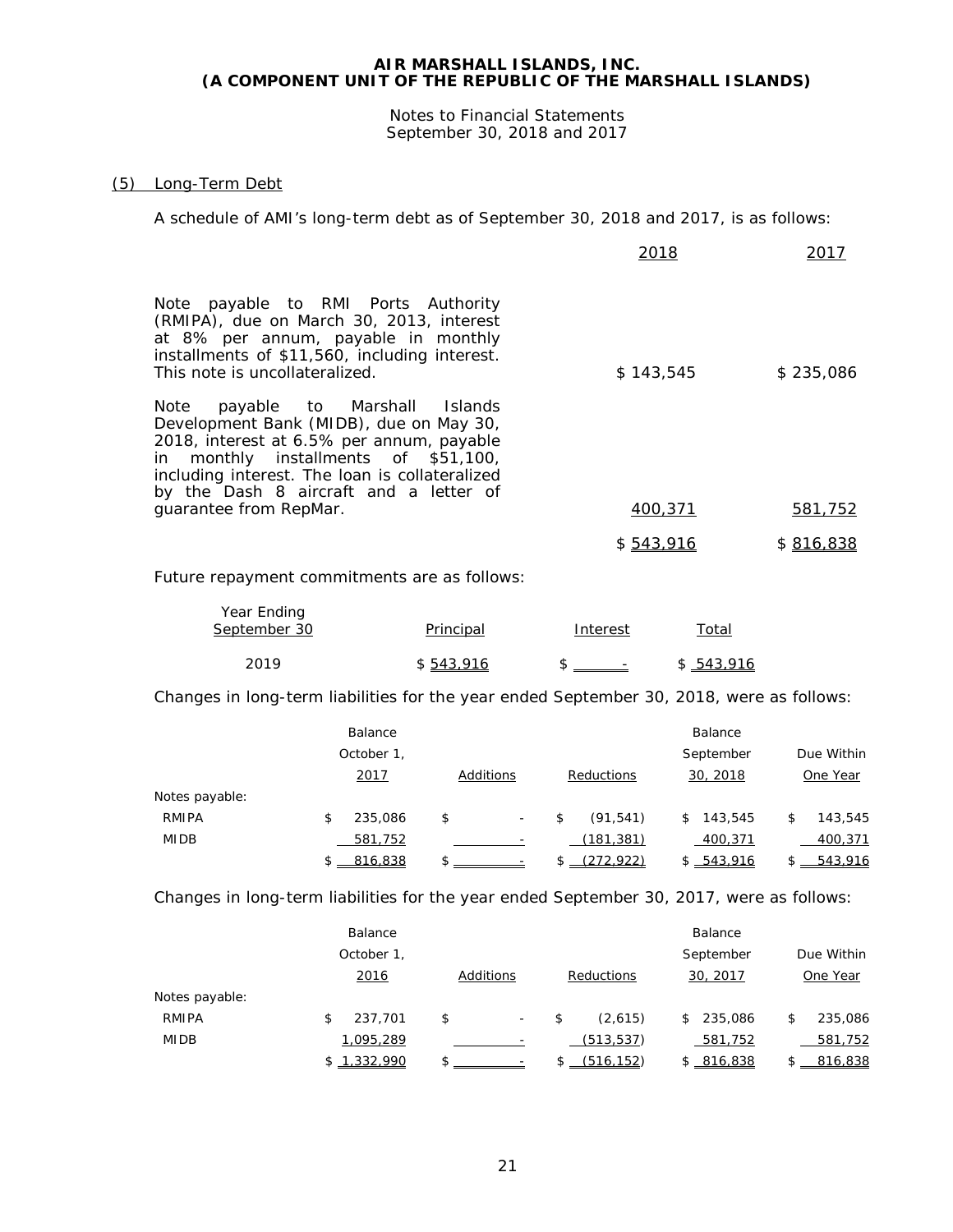Notes to Financial Statements September 30, 2018 and 2017

#### (6) Related Party Transactions

AMI is a component unit of RepMar and is therefore affiliated with all RepMar-owned and affiliated entities, including the Marshall Islands Development Bank (MIDB) and the RMI Ports Authority (RMIPA). AMI's airline service is provided to RepMar and all RepMar-owned and affiliated entities. Services are extended to these entities at the same terms and conditions provided to third parties.

AMI utilizes services from certain affiliated entities at substantially the same terms and conditions as those incurred from third parties.

During the years ended September 30, 2018 and 2017, AMI received cash operating subsidies from RepMar of \$1,289,600 and \$1,686,400, respectively, as well as non-cash operating subsidies of \$125,506 and \$793,153, respectively. Non-cash operating subsidies represent payments made by RepMar on behalf of AMI for debt settlement of a loan payable to MIDB of \$125,506 and \$493,153, respectively, and payment of delinquent contributions to MISSA of \$0 and \$300,000, respectively.

A summary of related party transactions as and for the years ended September 30, 2018 and 2017, is as follows:

|                                         | 2018 |                     |    |             |  |           |   |                 |
|-----------------------------------------|------|---------------------|----|-------------|--|-----------|---|-----------------|
|                                         |      | Receivables         |    | Revenues    |  | Payables  |   | Expenses        |
| RepMar                                  | \$   | 112,626             |    | $$874.100\$ |  | 61,176    | S | 85,552          |
| RMIPA                                   |      | 975                 |    | 1.725       |  | 583,851   |   | 29,809          |
| Marshall Islands National               |      |                     |    |             |  |           |   |                 |
| <b>Telecommunications Authority</b>     |      | 1,118               |    | 4,238       |  |           |   | 40.454          |
| Marshalls Energy Company, Inc.          |      | 20                  |    | 1,244       |  | 2.490     |   | 33,441          |
| Other                                   |      | 14,543              |    | 64,432      |  | 3,379     |   | 2,957           |
| Less allowance for doubtful receivables |      | 129,282<br>(47.908) | S. | 945,739     |  | \$650.897 | S | <u> 192,213</u> |

#### \$ 81,374

|                                                                                                    |   | 2017                |     |              |      |                |      |                  |
|----------------------------------------------------------------------------------------------------|---|---------------------|-----|--------------|------|----------------|------|------------------|
|                                                                                                    |   | Receivables         |     | Revenues     |      | Payables       |      | <b>Expenses</b>  |
| RepMar<br>RMIPA                                                                                    | S | 103,080<br>525      |     | \$827,366    | - \$ | 623<br>575,109 | - \$ | 5,738<br>53,494  |
| Marshall Islands National<br><b>Telecommunications Authority</b><br>Marshalls Energy Company, Inc. |   | 2,505<br>67         |     | 3.131<br>666 |      | 2.798          |      | 37,918<br>32,756 |
| Other                                                                                              |   | 38,464              |     | 48.183       |      | 2,229          |      | 54,213           |
| Less allowance for doubtful receivables                                                            |   | 144,641<br>(46.734) | \$. | 879,346      |      | \$580,759      | \$.  | 184,119          |

\$ 97,907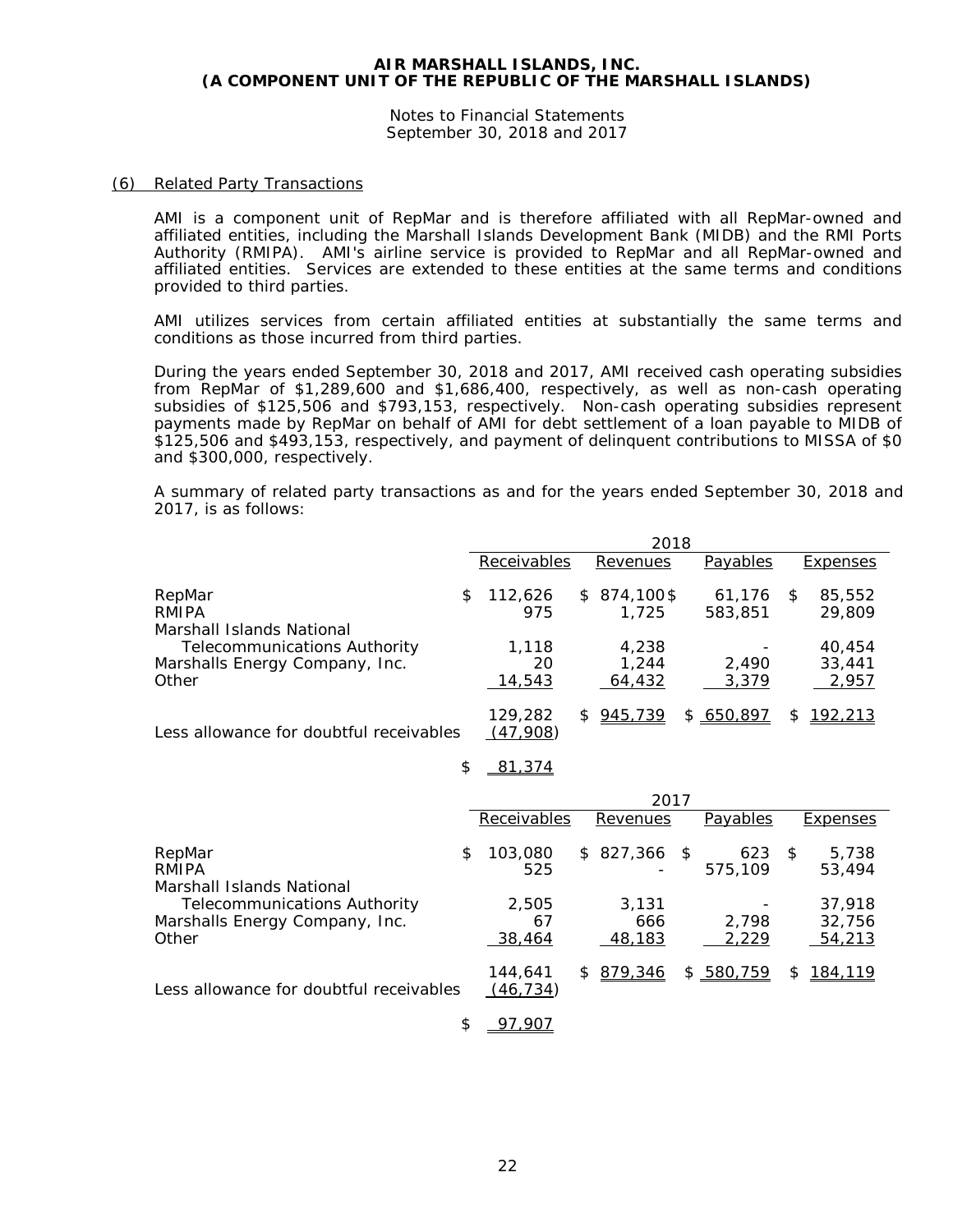Notes to Financial Statements September 30, 2018 and 2017

# (6) Related Party Transactions, Continued

A summary of advances from RepMar as of September 30, 2018 and 2017, follows:

|                                                                                                                                                                                                    | 2018         | 2017        |
|----------------------------------------------------------------------------------------------------------------------------------------------------------------------------------------------------|--------------|-------------|
| Advances in accordance with Cabinet Minute C.M.<br>150 (2002), no interest and due in May 2008.                                                                                                    | \$2,000,000  | \$2,000,000 |
| Transfer of note payable to a bank for payable to an<br>affiliate as a result of the bank seizing TCD collateral<br>belonging to MIDB, terms and interest rate are<br>currently under negotiation. | 988,574      | 988,574     |
| Funding assistance in accordance with Cabinet<br>Minute C.M. 118 (2007), no interest, on a<br>reimbursable basis.                                                                                  | 128,316      | 128,316     |
|                                                                                                                                                                                                    | \$ 3,116,890 | \$3,116,890 |

AMI does not expect that RepMar will pursue collection of the above advances prior to September 30, 2018. Accordingly, such have been presented as long-term liabilities within the accompanying financial statements.

At September 30, 2018 and 2017, AMI is liable for \$540,179 and \$552,775, respectively, of payroll taxes, excluding related penalties and interest. Management plans to enter into an agreement with RepMar to reconcile reciprocal accounts receivable and liability balances, and offset such balances in lieu of cash payments.

#### (7) Commitments and Contingencies

#### **Commitments**

On May 15, 2000, AMI cancelled a purchase agreement to acquire two Dornier 328 aircraft at a total cost of \$28,045,780. AMI made pre-delivery payments totaling \$2,100,000. In October 2000, AMI sued the aircraft manufacturer for repayment of the pre-delivery payments and for other claims. On August 17, 2001, a court awarded damages in favor of AMI in the amount of \$4,065,000, plus pre-judgment interest in the amount of \$115,411. On April 2, 2002, the aircraft manufacturer filed for bankruptcy protection. The ultimate outcome of collection of this judgment is uncertain. As of September 30, 2018 and 2017, AMI has not been repaid the pre-delivery payments and has recorded a provision for uncollectible advances of \$2,100,000.

#### Going Concern

During the years ended September 30, 2018 and 2017, AMI incurred losses from operations of \$570,769 and \$158,392, respectively. For the years ended September 30, 2018 and 2017, AMI received cash and non-cash operating subsidies of \$1,415,106 and \$2,479,553, respectively, from the Nitijela of RepMar. Although RepMar has provided funding in the past, AMI does not have a formal agreement with RepMar to provide future funding. Management of AMI believes that the continuation of AMI's operations is dependent upon the future financial support of RepMar and/or significant improvements in operations, to be achieved through significant reductions in operating expenses.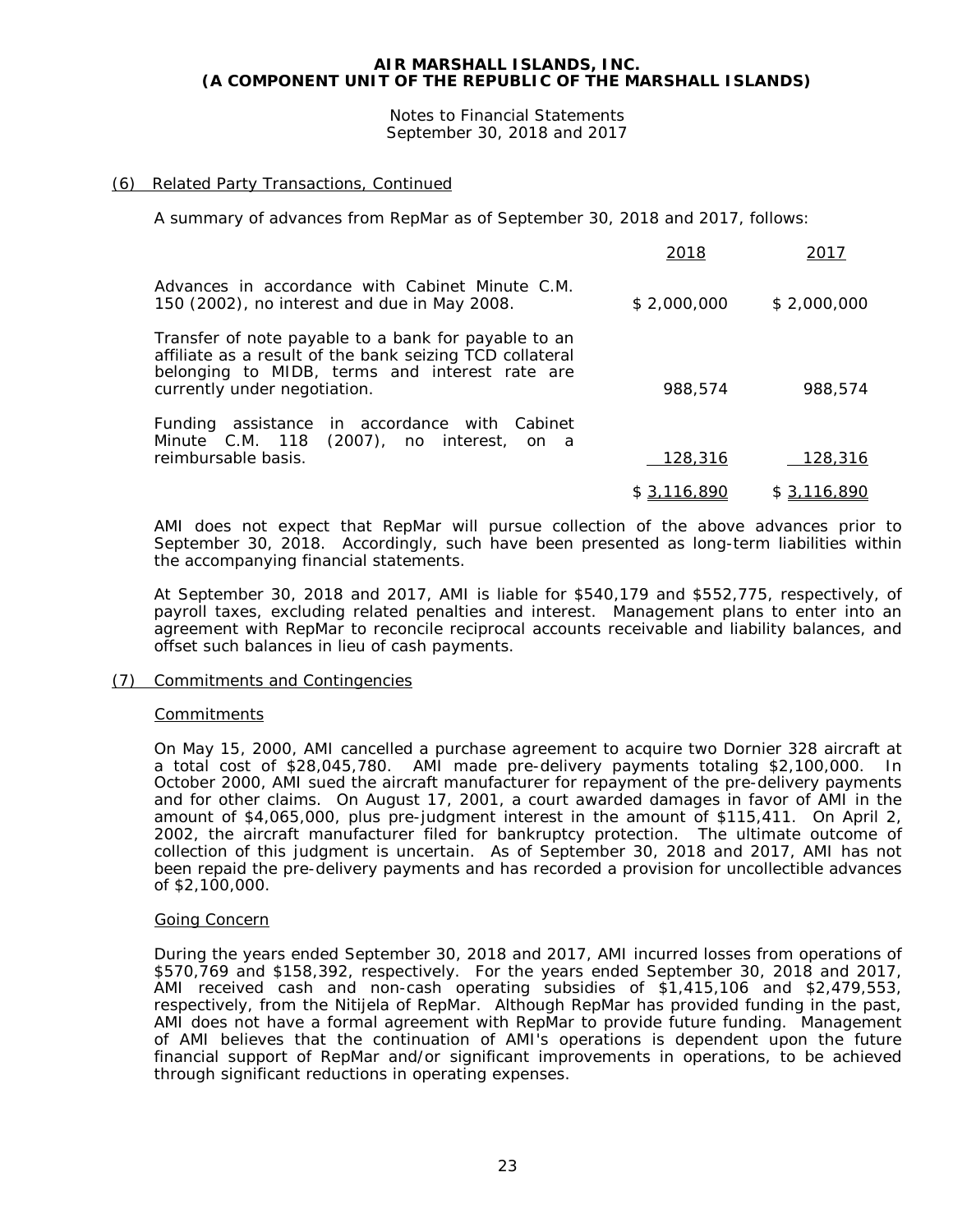Notes to Financial Statements September 30, 2018 and 2017

# (7) Commitments and Contingencies, Continued

#### **Contingencies**

Management does not believe that AMI is liable for certain billings approximating \$160,000 for attorney fees for services which were not authorized by AMI's Board of Directors. The billings are not recorded by AMI and the ultimate resolution of this matter is uncertain.

At September 30, 2018, AMI has an outstanding liability to RMIPA of \$583,851, which is under dispute and is anticipated by management to be settled in favor of AMI. At September 30, 2018, the financial statements do not include any adjustments that might result from the outcome of this uncertainty. Management is currently negotiating the settlement of the charges with RMIPA.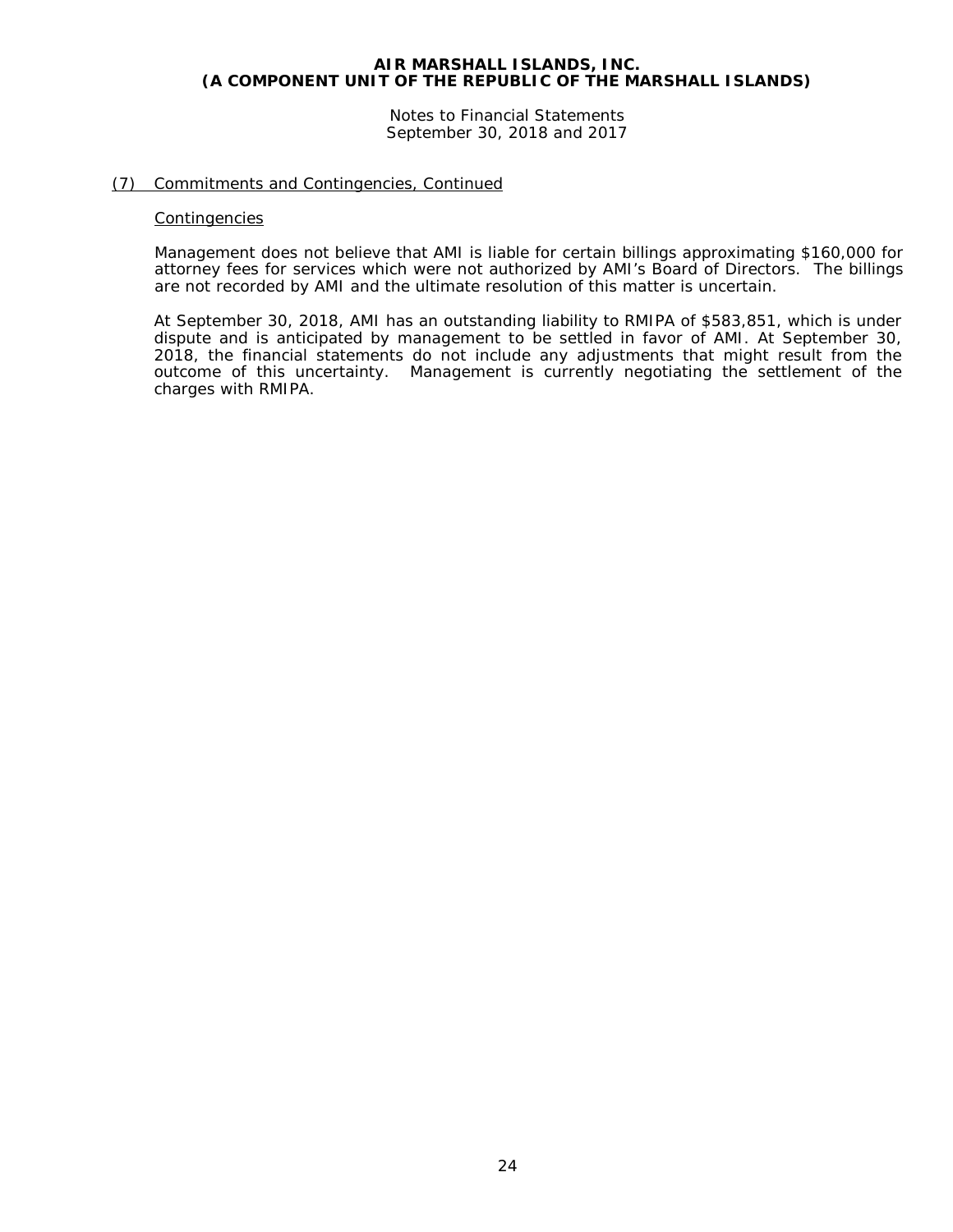# **Deloitte.**

Deloitte & Touche LLP 361 South Marine Corps Drive Tamuning, GU 96913-3973 USA

Tel: +1 (671) 646-3884 Fax: +1 (671) 649-4265

www.deloitte.com

#### **INDEPENDENT AUDITORS' REPORT ON INTERNAL CONTROL OVER FINANCIAL REPORTING AND ON COMPLIANCE AND OTHER MATTERS BASED ON AN AUDIT OF FINANCIAL STATEMENTS PERFORMED IN ACCORDANCE WITH** *GOVERNMENT AUDITING STANDARDS*

Chairman Board of Directors Air Marshall Islands, Inc.:

We have audited, in accordance with the auditing standards generally accepted in the United States of America and the standards applicable to financial audits contained in *Government Auditing Standards* issued by the Comptroller General of the United States, the financial statements of Air Marshall Islands, Inc. (AMI), which comprise the statement of net position as of September 30, 2018, and the statements of revenues, expenses and changes in net position and of cash flows for the year then ended, and the related notes to the financial statements, and have issued our report thereon dated May 30, 2019.

# **Internal Control Over Financial Reporting**

In planning and performing our audit of the financial statements, we considered AMI's internal control over financial reporting (internal control) to determine the audit procedures that are appropriate in the circumstances for the purpose of expressing our opinion on the financial statements, but not for the purpose of expressing an opinion on the effectiveness of AMI's internal control. Accordingly, we do not express an opinion on the effectiveness of AMI's internal control.

A *deficiency in internal control* exists when the design or operation of a control does not allow management or employees, in the normal course of performing their assigned functions, to prevent, or detect and correct, misstatements on a timely basis. A *material weakness* is a deficiency, or a combination of deficiencies, in internal control such that there is a reasonable possibility that a material misstatement of the entity's financial statements will not be prevented, or detected and corrected on a timely basis.

Our consideration of internal control was for the limited purpose described in the first paragraph of this section and was not designed to identify all deficiencies in internal control that might be material weaknesses or significant deficiencies. Given this limitations, during our audit, we did not identify any deficiencies in internal control that we consider to be material weaknesses. However, material weaknesses or significant deficiencies may exist that were not identified.

#### **Compliance and Other Matters**

As part of obtaining reasonable assurance about whether AMI's financial statements are free from material misstatement, we performed tests of its compliance with certain provisions of laws, regulations, contracts, and grant agreements, noncompliance with which could have a direct and material effect on the determination of financial statement amounts. However, providing an opinion on compliance with those provisions was not an objective of our audit, and accordingly, we do not express such an opinion. The results of our tests disclosed instances of noncompliance or other matters that are required to be reported under *Government Auditing Standards* and which are described in the accompanying Schedule of Findings and Responses as item 2018-001.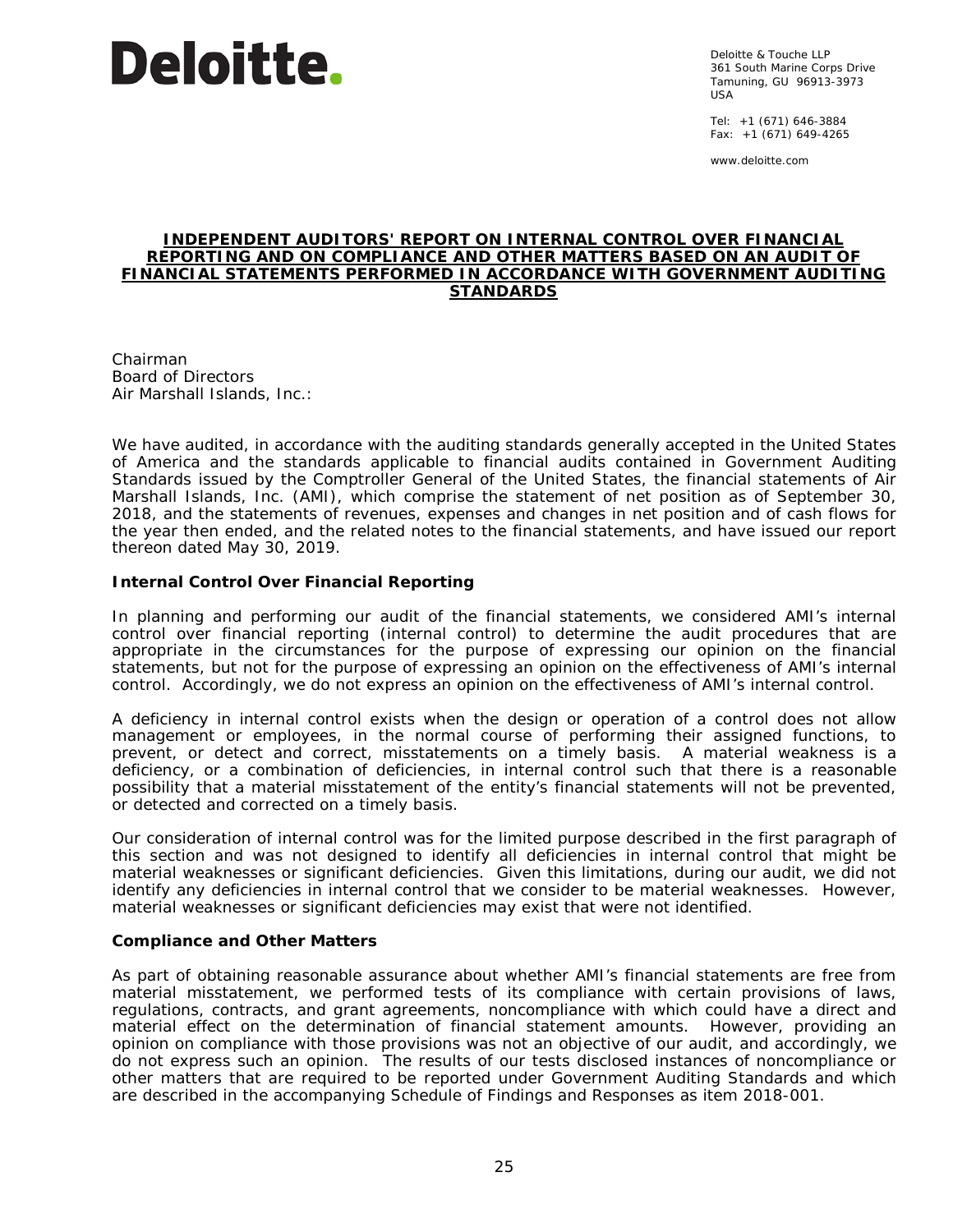# Deloitte.

# **AMI's Responses to Findings**

AMI's responses to the findings identified in our audit are described in the accompanying Schedule of Findings and Responses. AMI's responses were not subjected to the auditing procedures applied in the audit of the financial statements and, accordingly, we express no opinion on them.

# **Purpose of this Report**

The purpose of this report is solely to describe the scope of our testing of internal control and compliance and the result of that testing, and not to provide an opinion on the effectiveness of the AMI's internal control or on compliance. This report is an integral part of an audit performed in accordance with *Government Auditing Standards* in considering the AMI's internal control and compliance. Accordingly, this communication is not suitable for any other purpose.

Wackel

May 30, 2019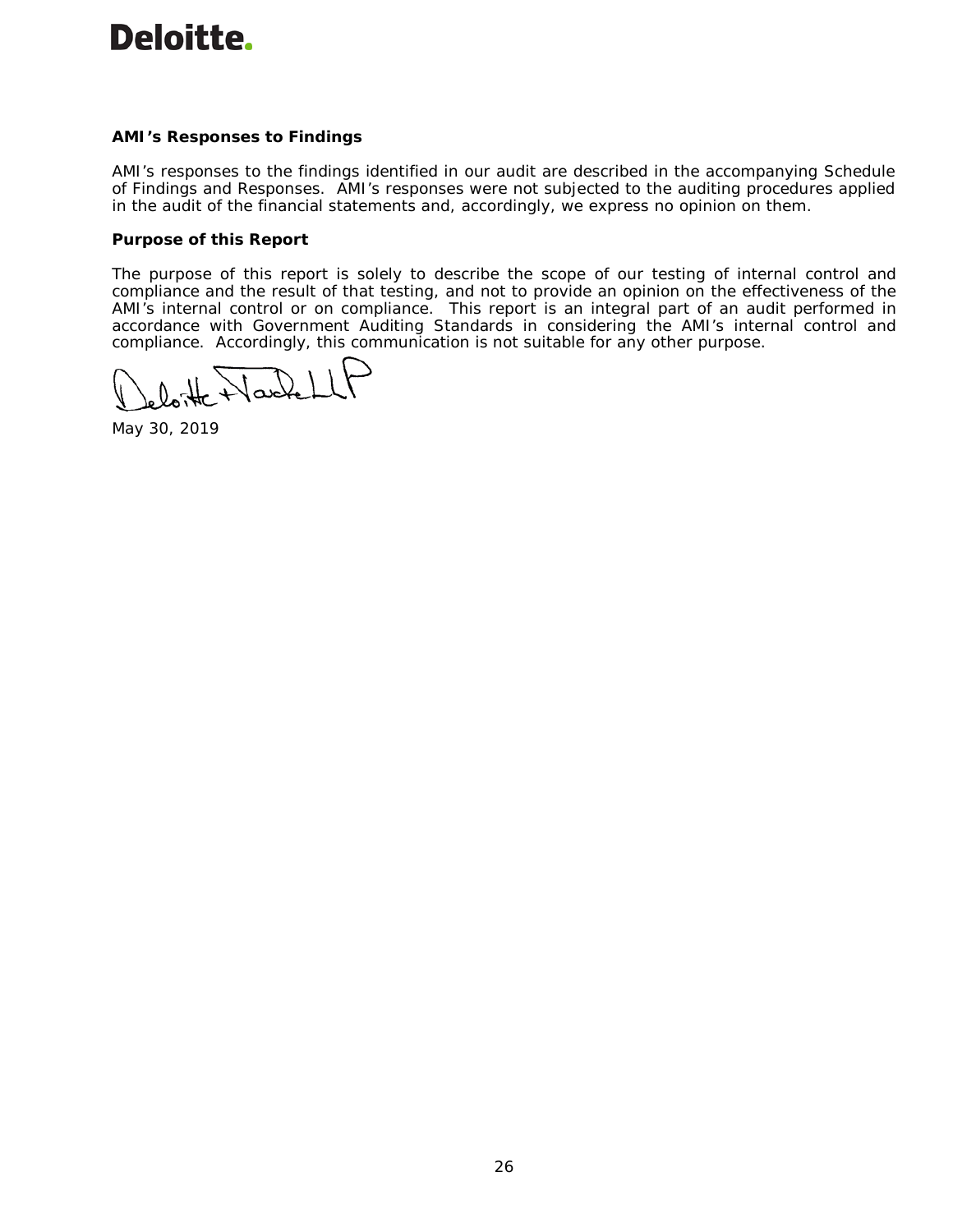Schedule of Findings and Responses Year Ended September 30, 2018

#### Finding No. 2018-001

#### Local Noncompliance

Criteria: 48 MIRC Chapter 1, Income Tax Act of 1989, Section 105, states that the employer shall once every four (4) weeks or thirteen times per year, pay taxes withheld under Section 104 under Chapter 1. The employer shall, along with the taxes, within two (2) weeks following the preceding four (4) week period make a full, true and correct return showing all wages and salaries paid by the employer to the employees during the preceding four (4) week period and showing the tax due and withheld thereon as provided in Section 104 of the Chapter.

Condition: Income taxes withheld in the amount of \$540,179 for prior year pay periods (PPE 1/20/09 through 9/30/15) have yet to be remitted; however, current year income taxes withheld were remitted in accordance with the above criteria.

Cause: The cause of the above condition is the lack of policies and procedures to monitor timely payment of withheld income taxes.

Effect: The effect of the above condition is noncompliance with RepMar Income Tax Act of 1989, as amended.

Recommendation: We recommend that management establish policies and procedures to comply with the RepMar Income Tax Act of 1989, as amended.

Prior Year Status: Recommendation concerning management establish policies and procedures to comply with the RepMar Income Tax Act of 1989, as amended, was reported as a finding in the audit of AMI for fiscal years 2014 through 2017.

Auditee Response and Corrective Action Plan: Air Marshall Islands agrees with the finding and recommendation; however, the non-compliance was due to lack of policies and procedures but a result of cash flow issues during the respective periods highlighted.

The corrective action plan is to work closely with the Division of Revenue and Taxation on a mutual agreement and ensure that AMI files the withholding taxes as per RepMar Income Tax Act of 1989, the payroll supervisor has been reiterated on the requirements.